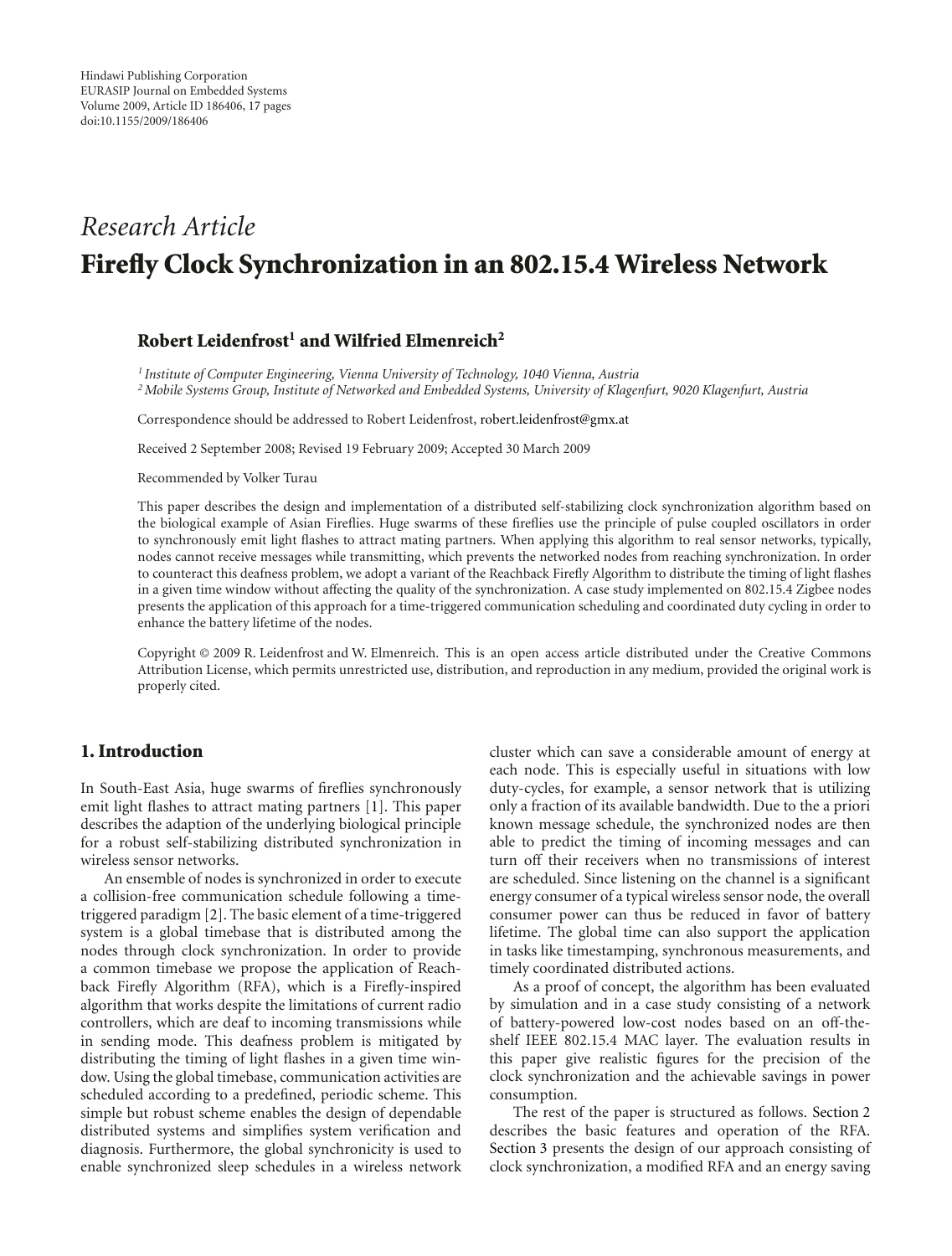Table 1: A demonstration of the PCO model. The columns correspond to the ongoing time sequence.

| UΔ<br>$\overline{1}$ | 12:00<br>.                                 | 02:30<br>02:00<br>. | 12:00<br>.            | 10:00<br>08:00<br>. | 12:00                      |
|----------------------|--------------------------------------------|---------------------|-----------------------|---------------------|----------------------------|
| $c_B$                | 10:00<br>08:00<br>$\overline{\phantom{a}}$ | 12:00               | 1.52<br>09:30<br>---- | 12:00               | 12:00<br>$\cdots$<br>----- |

scheme. Sections 4 and 5 describe the evaluation of a case study implementation by simulation and on real hardware. Results are discussed in Section 6. Related work is treated in Section 7. The paper is concluded in Section 8.

## **2. Reachback Firefly Algorithm**

The RFA was introduced in [3] and supports scalability, graceful degradation, and a simple calculation. The algorithm can be classified as a self-stabilizing distributed pushbased clock synchronization algorithm. The advantage is that it naturally provides self-stabilization, that is, in any initial configuration, the clocks eventually become synchronized. The concept is based on the Pulse-Coupled Biological Oscillators (PCO) phase advance synchronization model [4], but with the difference that it is more appropriate for the practical implementation in wireless networks. For instance, the following assumptions from the original PCO model make a practical application very difficult. (1) The oscillators have identical dynamics. (2) Nodes can instantaneously fire. (3) Every firing event must be observed immediately. (4) All computations are performed perfectly and instantaneously.

To understand the principle behind the main concept of the PCO model, consider the following simple example: Assume two persons *A* and *B* want to synchronize their wrist watches but can only inform the other one if the own watch indicates twelve o'clock. Let  $c_A$  and  $c_B$  denote the time of the persons' clocks. Every time a person is notified, it advances the own watch by a factor (in our example 1*.*25) to at most twelve o'clock. The higher, the multiplication factor, the faster the clocks converge, but the system becomes less robust to faulty notifications then. This algorithm describes the simplified phase advance synchronization model of the fireflies, which is described in more detail in the next section. Based on the initial configuration  $c_A = 12:00$  and  $c_B$  = 8:00, Table 1 shows that after 5 periods the clocks are synchronized.

However, in the case all clocks are synchronized, they will indicate the clock event at the same time. Using a broadcast communication medium, this causes message collisions, and a "deafness" problem in many wireless systems, since standard wireless transmitters cannot receive messages while being in transmission mode.

The problem can be bypassed by sending the synchronization messages with a random offset, while transmitting the particular offset with the message. The receiver can then reconstruct the intended synchronization instant and perform a clock adjustment with respect to the received offset values. Obviously, this random offset results in an out-oforder reception of synchronization messages which causes a problem in the case of the simple synchronization approach. A solution to this problem is to gather all synchronization events until reaching the period end and then react to



FIGURE 1: The state function dependent on different dissipation factors.

the received time information from the last period. This idea was introduced in [3] and is called *reachback response*. However, a reachback response variant of the mentioned simple synchronization approach then equals the below described RFA algorithm with  $\alpha = \infty$  and is proven in Lemma 3.7 to be unfeasible for clock synchronization.

The formal description is based on the *phase variableφ* ∈ [0, 1]. This variable is characterized by (i)  $d\phi/dt = 1/T$ , where *T* denotes the cycle period and (ii)  $\phi = 0$  at the beginning of a cycle. Let  $x = f(\phi)$  denote the *state variable* corresponding to the charge of a firefly. The authors of the PCO model have proven that the *state function*  $f : [0,1] \rightarrow$ [0, 1] must be a smooth, monotonically increasing, and concave down function in order to achieve synchronicity. In [4], Mirollo and Strogatz have stated a general state function as shown in (1) whereas the form of the curve depends on a parameter named *dissipation factor*, denoted by *b*, and measures the extent to which  $f(\phi)$  is concave down. Figure 1 visualizes the state function for different dissipation factors,

$$
f(\phi) = \frac{1}{b} \cdot \ln\left(1 + \left[e^b - 1\right] \cdot \phi\right) \quad \text{with } b > 0. \tag{1}
$$

The coupling between the oscillators is defined by the *firing functiong*(*φ*) and depends on the state function and the *pulse strengthε*, where  $f^{-1}$  denotes the inverse state function

$$
\phi_{\text{new}} = g(\phi) = \min(1, f^{-1}(f(\phi) + \varepsilon)). \tag{2}
$$

The firing function is calculated immediately after an oscillator receives a firing event (or flash in case of a firefly). We further use the term of *phase advance* to define the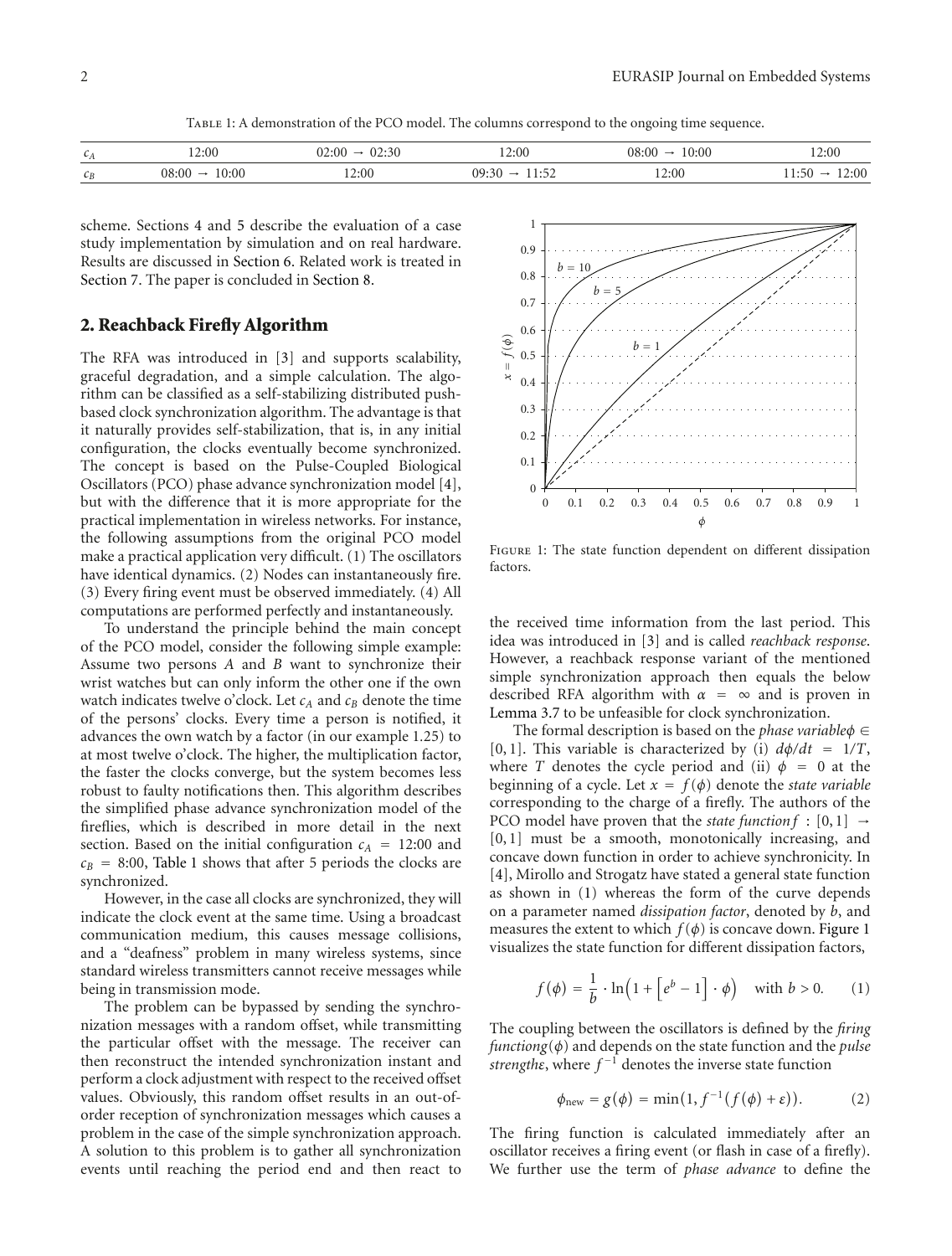

Figure 2: Comparison of (a) the original PCO model and (b) the RFA. In the PCO-model, an oscillator immediately reacts to a firing event. In contrast, The RFA applies the overall phase jump at the beginning of the next cycle:  $\Delta = \Delta(\Delta(\phi_1) + \phi_2)$ .

increase in the phase domain, denoted by  $\Delta(\phi) = g(\phi) - \phi$ . Due to the concave down state function, a constant addition in the state-domain results in a variable increase in the phasedomain where a phase advance in the beginning of a cycle is smaller than later in the cycle.

To combat the assumption problems of the PCO model in wireless networks, the RFA additionally uses the notion of a *reachback response* and *pre-emptive message staggering*. *Pre-emptive message staggering* means that a node broadcasts its synchronization message with some random time offset before it reaches the period end and thus is able to gather the time information of all other nodes during a period with a lower probability of message collisions.

In the original PCO model, an oscillator immediately reacts to each firing event. In contrast, the *reachback response* records the timestamps of all received firing events and calculates an overall phase jump once at the end of each period which is then applied at the beginning of the next cycle. Thus, if a node reaches the period end, it "reaches back in time" and reacts to the firing events of the past period. This principle is visualized in Figure 2.

A further problem in the PCO model occurs in the case of an already synchronized network comprising several nodes. If so, all nodes will trigger the transmission event for the synchronization message at the same time. As a result, the messages will collide and the collision avoidance mechanism of the CSMA/CA scheme takes effect. The resulting delay jitter then can be avoided by using MAC timestamping. However, the backoff scheme of the IEEE 802.15.4 standard [5] allows to backoff a message at most 5 times which results in a maximum backoff time of at most 36.48 milliseconds (at 2.4 GHz). Since the serialization delay of a full message is at most 4.256 milliseconds (133 bytes at 250 kbps), there can be at most 8 active wireless nodes without losing messages in the best case. Therefore, a bigger network comprising more than 8 nodes in the same broadcast domain requires an additional message staggering delay at an upper layer. A second reason for the additional message staggering is that the original IEEE 802.15.4 standard does not provide an MAC timestamping mechanism and thus does not allow to reduce the delay jitter due to the backoff scheme. The

only way to reduce the delay jitter then was to modify the default values of some MAC specific attributes in order to switch off the backoff mechanism. To avoid the resulting higher probability of transmission failures, the *pre-emptive message staggering* explicitly adds a timestamped random transmission delay to the firing messages at the application layer.

## **3. Applying RFA to Wireless Sensor Networks**

The principal purpose of many protocols used in sensor networks is aimed at reducing the consumed power through synchronized sleep schedules. Such an approach is also referred to as a low duty-cycle concept where the transceiver module of all nodes is periodically activated only for a short time with a period length from seconds up to hours. Our concept allows to perform duty-cycling in a more effective way by utilizing a time-triggered approach where a node takes advantage of the a priori known transmission events. These events are globally coordinated by the use of rounds stored in a file called Round Description List (RODL) file. In the current implementation such a round corresponds to a complete cycle of our synchronization algorithm. A round is further divided into a number of slots. Every node in a network must have its own RODL file and statically assigns a communication activity to each slot in each round. This allows the setup of a collision-free communication and further improves the energy consumption by switching off the transceiver if it is not required. Figure 3 shows the time diagram of a time-triggered approach for a single node. Therein, a period is subdivided into several slots whereas each slot corresponds to either a *receiving slot*, a *sending slot*, an *execution slot*, or an *idle slot*. Concerning the energy awareness, the most important slots are the receiving slots since they determine how much energy is spent on listening and receiving. In the diagram, the first and the second slot are assigned to be receiving slots. Note that the active time for the receiver unit differs between these slots. This comes from the automatic deactivation after the receiver has recognized the end of a transmission. The parameter *w* denotes the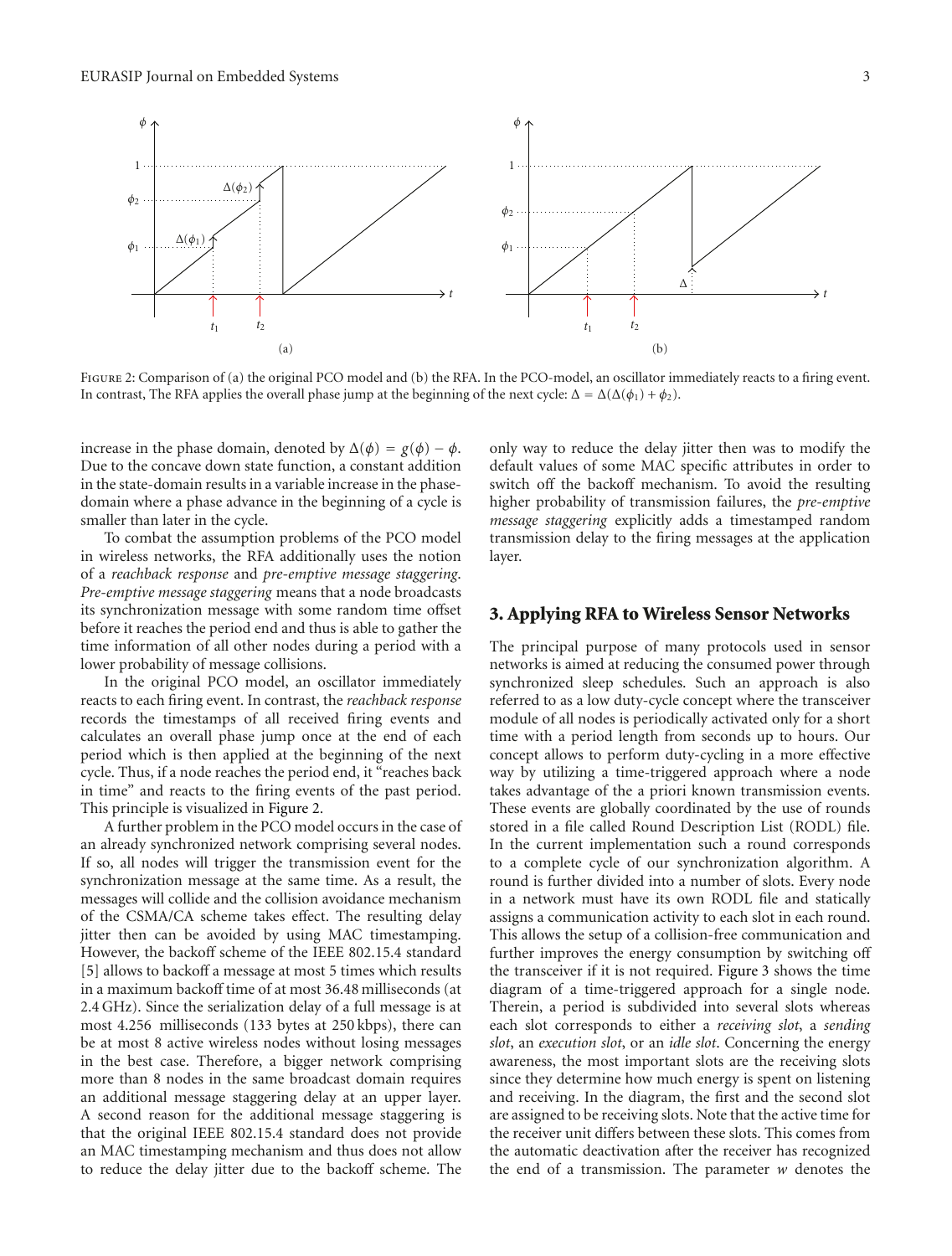

FIGURE 3: The principle of the time-triggered approach.

*synchronization window* and guarantees that the receiver module is enabled some time prior before any transmission takes place.

The time-triggered approach requires the notion of a *global time* which is provided by the RFA clock synchronization algorithm. Note that the algorithm can only approximate the global time. The best achievable precision Π in an ensemble of clocks is lower bounded to the *convergence function*Φ of the synchronization algorithm and the maximum *drift offset* $Γ = 2 · ρ · T$ , where *ρ* denotes the maximum drift rate of all clocks in that ensemble. This is also known as the *synchronization condition*Π ≥ Φ + Γ. In our approach, the convergence function is defined by the RFA and heavily depends on the maximum delay jitter  $\epsilon$  which is the maximum absolute deviation of the delay a message encounters during the communication.

In order to get promising results, the global time must be approximated with a very high precision. One way is to minimize the drift offset. This can either be done by using high quality crystal oscillators or a more frequent resynchronization. Both approaches have their drawbacks, because in mass production, crystal oscillators would be expensive compared to the cheap internal RC-oscillators in low-cost nodes. Secondly, a shorter period time results in the exchange of more synchronization messages in the same time and thus would affect the energy consumption. Alternatively, the reduction of the maximum drift rate *ρ* can also be achieved by a *rate correction algorithm*. In our approach, this algorithm is performed in the digital domain and makes use of the concept of virtual clocks. A *virtual clock* abstracts the physical clock by the use of macroticks. A macrotick comprises several microticks which are generated by a physical clock. The principle of this concept is to change the number of microticks representing a macrotick in order to adjust the granularity and frequency of the virtual clock. In the current implementation a macrotick corresponds to a complete cycle length. Thus, the duration of the periods can easily be changed by adjusting the threshold value of the physical timer/counter.

*3.1. Clock State Correction.* The clock state synchronization is established by the RFA model and uses the definition of the smooth, monotonically increasing, and concave down state function of (1) to calculate the overall phase advance  $\Delta$ .

Consider the dissipation factor *b >* 1 and the pulse strength within  $0 < \varepsilon < 1$ , then the phase advance equals

$$
\Delta(\phi) = \min(1, f^{-1}(f(\phi) + \varepsilon)) - \phi.
$$
 (3)

The direct implementation of all these functions would result in a time-consuming calculation process. Therefore, we simplified the equation by inserting the inverse function *f*  $f^{-1}(x) = (e^{bx} - 1)/(e^b - 1)$  in (3). Let  $\alpha = e^{eb}$  and  $\beta =$  $(\alpha - 1)/(e^{b} - 1)$ , then (3) can be transformed to

$$
\Delta(\phi) = \min(1, \alpha \cdot \phi + \beta) - \phi. \tag{4}
$$

Assuming a strong dissipation factor  $b \gg 1$  and a small pulse strength s.t.  $0 < \varepsilon = b^{-1}$ , then we can replace  $e^{\varepsilon b}$  by the firstorder approximation of the Taylor expansion 1 + *εb* and thus *β* is negligible. The phase advance then can be reduced to

$$
\Delta(\phi) = \min(1, \alpha \cdot \phi) - \phi. \tag{5}
$$

As a result, we have a linear Phase Response Curve (PRC), where the *coupling factorα* specifies the strength of coupling between the oscillators and depends on the product of the dissipation factor *b* and the pulse strength *ε*. This result is similar to the simplified firing function described in [3].

In contrast to the original RFA algorithm, our approach achieves a better synchronization precision and a faster convergence time by indirectly performing a clustering of the received synchronization events. This is done by ignoring all events which are within the phase advance of the last event to which a node reacted. In fact, this corresponds to the introduction of a short refractory period. Additionally, we do not allow a node to react to firing events which would originally occur after the node reached the period end. This ensures that in the case of synchronized nodes, the fastest node then does not advance its phase anymore resulting in a better precision. The algorithm is formally analyzed in more detail and guarantees network synchronization as long as the bounds for several parameters are maintained. Algorithm 1 explains the behavior of this extended RFA (E-RFA) algorithm with the use of pseudocode. The refractory period is implemented by the condition in Line 9. The variable *eventset* contains the correct phase of all received firing messages and  $\Phi_{\text{rnd}}$  denotes the random amount for the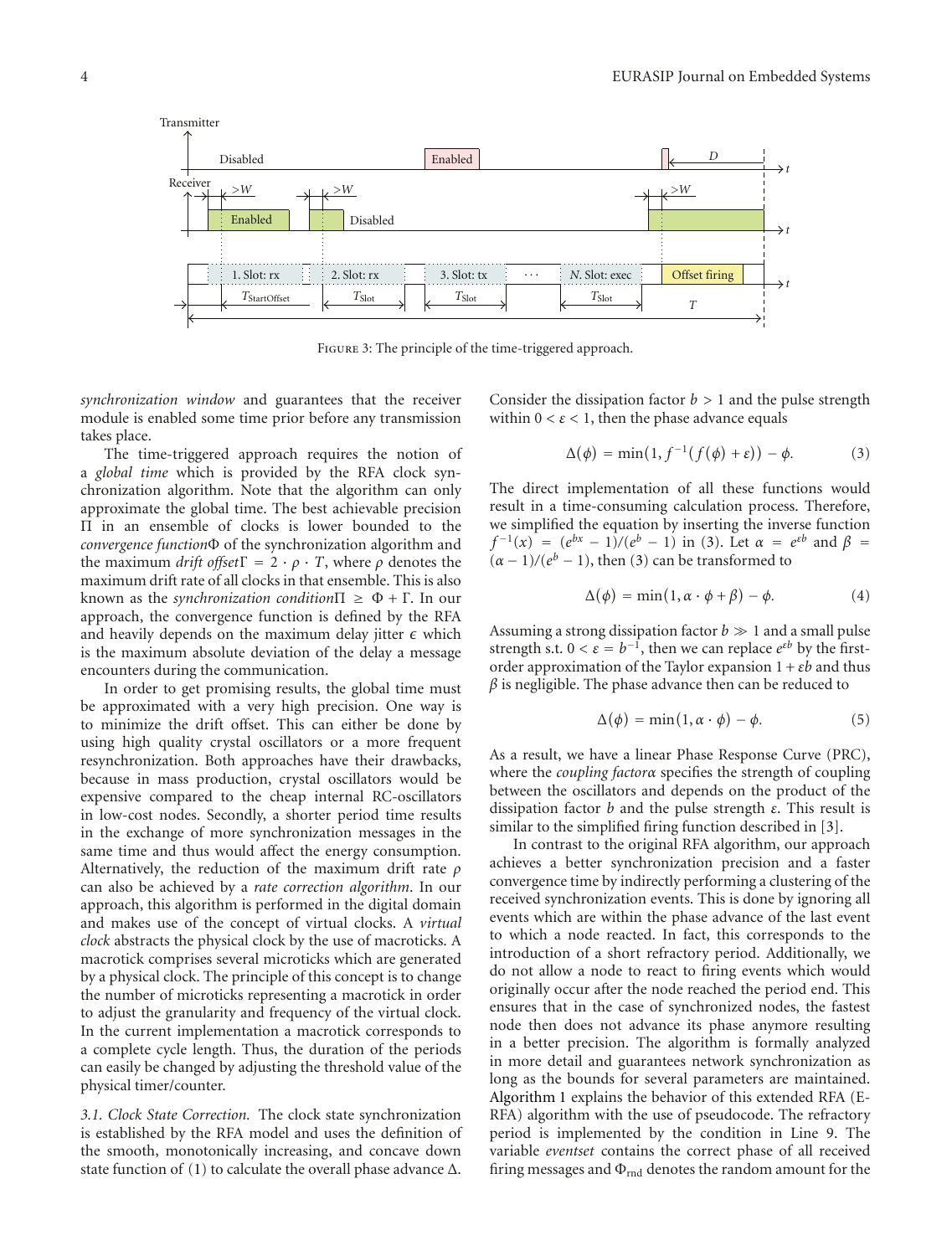| Initially eventset := $\emptyset$ , $\Delta_i$ := 0, $\varphi_i$ := 0, $\Phi_i$ := $\Phi_{th} - (\Phi_{msd})$                            |                                                    |
|------------------------------------------------------------------------------------------------------------------------------------------|----------------------------------------------------|
| (1)upon event $\varphi_i(t) = \Phi_{th} - \Phi_{rad}$ do                                                                                 | // preopened transmission of sync-message          |
| <b>triggersend</b> <sub>i</sub> $(\varphi_i(t))$<br>(2)                                                                                  | // broadcast current phase to all neighbors        |
| (3) upon event recv <sub>i</sub> ( $\varphi$ <sub>i</sub> ) from $p_i$ do                                                                | // received sync-message                           |
| $if \varphi_i(t) - \varphi_i < 0$ then<br>(4)                                                                                            | // check if real firing-event is within the period |
| add $\langle \varphi_i(t) + \Phi_{th} - \varphi_i \rangle$ to eventset<br>(5)                                                            |                                                    |
| (6) upon event $\varphi_i(t) = \Phi_{th}$ do                                                                                             | // threshold reached                               |
| $\varphi_{\text{last}} := \delta_{\text{last}} := \Delta_i := 0$<br>(7)                                                                  | $\frac{1}{2}$ clean up                             |
| <b>for each</b> event $\varphi_i$ $\in$ eventset in increasing order <b>do</b><br>(8)                                                    |                                                    |
| $\textbf{if}\Delta_i + \varphi_i < \Phi_{th} \textbf{and} \varphi_{\text{last}} + \delta_{\text{last}} < \varphi_i \textbf{then}$<br>(9) | // check time consistency                          |
| $\delta_{\text{last}} := \min(\Phi_{th}, (\varphi_i + \Delta_i) \cdot \alpha) - (\varphi_i + \Delta_i)$<br>(10)                          | // calculate phase advance                         |
| (11)<br>$\Delta_i := \Delta_i + \delta_{\text{last}}$                                                                                    |                                                    |
| (12)<br>$\varphi_{\text{last}} := \varphi_i$                                                                                             |                                                    |
| (13)<br>$\varphi_i(t) := \Delta_i$                                                                                                       | // Apply recheckback response                      |
| $\Phi_{\text{rnd}} := (\Phi_{\text{msd}}^{\text{max}} - \Phi_{\text{msd}}^{\text{min}}) + \Phi_{\text{msd}}^{\text{min}}$<br>(14)        | // Calculate firing offset                         |
| (15)<br>eventset := $\varnothing$                                                                                                        |                                                    |

ALGORITHM 1: E-RFA: code for  $p_i$ ,  $0 \le i \le n - 1$ .

preponed transmission with at most the maximum, respectively, minimum message staggering delay  $\Phi_{\rm msd}^{\rm max}$ , respectively,  $\Phi_{\rm msd}^{\rm min}$ .

Since the purpose of this work should demonstrate that such a synchronization approach works with an off-the-shelf communication stack without MAC-timestamping, we have to expect a delay jitter in the order of milliseconds due to the uncertainty in the application and MAC layer. It should be mentioned that Lundelius and Lynch have shown in [6] that in the presence of a *maximum delay jitter-*, an assemble of *N* clocks cannot be synchronized to a precision better than  $\epsilon \cdot (1 - 1/N)$ .

*Lower Bound for the Coupling Factor α.* We assume that every processor  $p_i$  consists of a hardware clock  $HC_i(t)$  which generates the phase  $\varphi_i(t)$ . This clock stays within a *linear envelope* of the real time. Note that whereas the hardware clock continuously increases, the phase is periodically reset to 0 with respect to  $\varphi_i(t) \equiv HC_i(t) + \text{offs}_i(t)(\text{mod}\Phi_{th})$ where off*si*(*t*) denotes a dynamic offset value which changes due to the state correction algorithm. Φ*th* represents the granularity of the hardware clock which corresponds to the synchronization period *T*. We therefore assume that there exists a positive constant *ρ* (*maximum drift rate*) such that  $(\Phi_{th}/T)/(1+\rho) \leq d\varphi_i(t)/dt \leq (\Phi_{th}/T)/(1-\rho)$ . Note that this definition of the bounded drift simplifies the calculation of the precision and may differ from literature. We further assume a fully connected network in which the message delay *d* is always in the range  $d \in [\zeta, \zeta + \epsilon]$ , where  $\zeta$  denotes the constant part and  $\epsilon$  the *maximum delay jitter* of the communication delay in real time. The lower bound for *α* in an ensemble of nodes in a fully connected network then depends on the maximum drift rate  $\rho$ , the message staggering delay Φmsd, and the communication delay *d*. Note that all parameters with a preceding Φ are defined with respect to Φ*th*. However, for simplifaction we now always assume that  $\Phi_{th}$  is normalized to 1. Let  $r_{\text{max}}$ , respectively, *r*min denote the maximum, respectively, minimum relative message staggering delay  $r_{\text{max}} = \Phi_{\text{msd}}^{\text{max}} / \Phi_{th}$  and  $r_{\text{min}} =$ 

Φmin msd*/*Φ*th*. We now show that in the case of two clocks, the modified RFA provides a bounded precision Π. Therefore,  $\Pi(\varphi) = \max(|rt_{\varphi_j=\varphi} - rt_{\varphi_i=\varphi}|)$  for  $\varphi \in [0,1)$  denotes the maximum time difference among all nodes  $p_i \neq p_j$  in real time units between the time  $p_i$  reached  $\varphi$  and the time  $p_j$ reached *ϕ*.

**Lemma 3.1.** *Let*  $R = (1 + \rho)/(1 - \rho)$  *and*  $\Gamma = 2\rho T$  *be the drift offset. In the case of two clocks and no message loss, if the coupling factor α is lower bounded to α >*  $(1 - r_{\text{max}} \cdot (R - 1) - (\Pi^U - \varsigma)/(T \cdot (1 - \rho)))^{-1}$  *and*  $\rho < 1/7$ , *then for*  $\varphi \in [0, 1)$  *and*  $(\Pi^U + \varsigma + \epsilon)/(T \cdot (1 - \rho)) < r_{\min} \le$ *r*max *<* 1*/*2*, Algorithm 1 keeps the network synchronized with a worst case precision bounded to*

$$
|\Pi(\varphi)| \le \Pi^U = (1 + r_{\text{max}})\Gamma + \epsilon R + \max(\Gamma r_{\text{max}}, \varsigma R). \quad (6)
$$

*Proof.* Assume the clocks are initially synchronized to  $-\Pi^U \leq \Pi \leq \Pi^U$ . W.l.o.g. let  $p_i$  be the faster node. We further use  $p_i$  as the reference for the precision  $\Pi(\varphi)$  = *rt*<sub> $\varphi_j = \varphi - rt_{\varphi_j = \varphi}$ , where  $rt_{\varphi_j = \varphi}$  denotes the real time when  $p_j$ 's</sub> phase *ϕj* reached *ϕ*. We further assume that the next time *pi* reaches the threshold 1 is at time  $t = 0$ . Let  $\Pi_0 = \Pi(0)$  be the corresponding precision at  $t = 0$ . For  $t \le 0$  we then have  $\varphi_i(t) = 1 + t/(T \cdot (1-\rho))$  and  $\varphi_i(t) = 1 + (t-\Pi_0)/(T \cdot (1+\rho)).$ Let  $r_i$ , respectively,  $r_j$  denote the relative message staggering delay the node  $p_i$ , respectively,  $p_j$  has calculated for the last transmission. If the last fire event of  $p_i$  was at  $\varphi_i = 1 - r_i$ , then with respect to the communication delay  $d$ ,  $p_j$  received the phase at  $\varphi_j^{\text{recv}} = 1 + (-r_i \cdot T \cdot (1 - \rho) + d - \Pi_0) / (\tilde{T} \cdot (1 + \rho))$ and consequently adds the offset  $r_i$  leading to  $\varphi_j^{\text{fire}} = 1 + r_i$ .  $(1 - 1/R) + (d - \Pi_0)/(T \cdot (1 + \rho))$ . Similarly, a fire event from  $p_j$  with offset  $r_j$  is received by  $p_i$  at phase  $\varphi_i^{\text{fire}} = 1 - r_j \cdot (R - 1)$ 1) +  $(d + \Pi_0)/(T \cdot (1 - \rho))$ . Let  $\varphi_{j,\text{min}}^{\text{fire}}, \varphi_{j,\text{max}}^{\text{fire}}, \varphi_{i,\text{min}}^{\text{fire}}, \varphi_{i,\text{max}}^{\text{fire}}$ <br>be the minimum, respectively, maximum possible phases of the calculated firing events. If  $\alpha > \max(1/\varphi_{i,\min}^{\text{fire}}, 1/\varphi_{j,\min}^{\text{fire}})$ , then it is guaranteed that  $\Delta(\varphi_i^{\text{fire}}) = 1 - \varphi_i^{\text{fire}}$ , respectively,  $\Delta(\varphi_j^{\text{fire}}) = 1 - \varphi_j^{\text{fire}}$ . Since  $\varphi_{i,\text{min}}^{\text{fire}} < \varphi_{j,\text{min}}^{\text{fire}}$ , we have  $\alpha > 1/\varphi_{i,\text{min}}^{\text{fire}}$ as stated.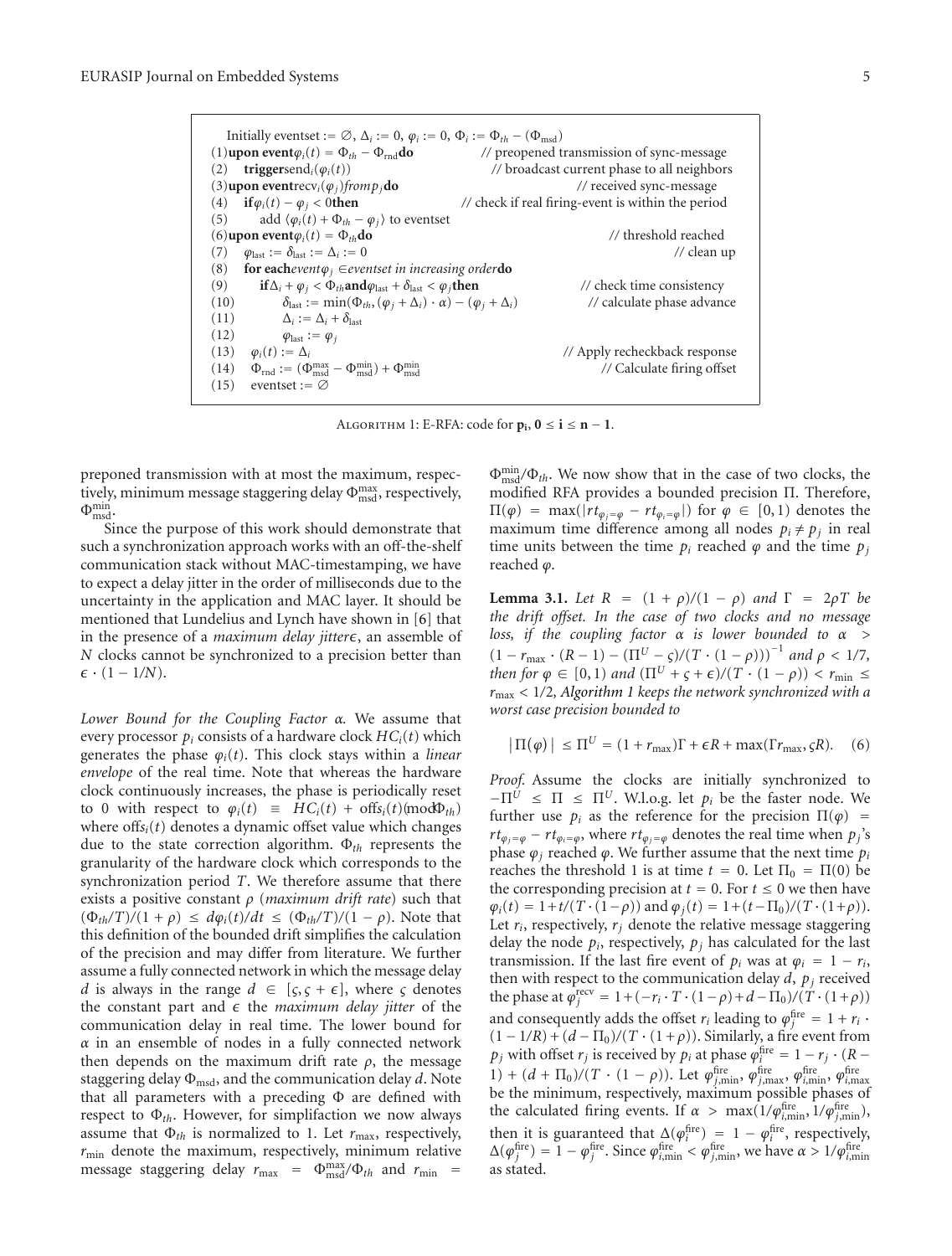Based on the current precision  $\Pi_0$  and the phase advance of  $p_i$  and  $p_j$  at time  $t = 0$  labeled by  $\Delta_i = \Delta(\varphi_i^{\text{fire}})$  and  $\Delta_j =$  $\Delta(\varphi_j^{\text{fire}})$ , we are able to calculate the precision  $\Pi_{\text{next}}$  the next time  $p_i$  reaches the threshold. That is,  $\Pi_{\text{next}} = \Pi_0 + \Gamma + T \cdot (\Delta_i \cdot$  $(1-\rho)-\Delta_j \cdot (1+\rho)$ ). However, we have to distinguish between three cases depending on  $\Pi_0$ . In detail, if  $\Pi_0 \in [0, \Pi^U]$ , then (1)  $\Delta_i = 0$  and  $\Delta_j > 0$ , or if  $\Pi_0 \in [0, \Gamma)$ , then also (2)  $\Delta_i > 0$ and  $\Delta_j > 0$ , or finally if  $\Pi_0 \in [-\Pi^U, 0]$ , then due to Line 4 of Algorithm 1 we have (3)  $\Delta_i > 0$  and  $\Delta_j = 0$ . Note that the overlapping of (1) and (2) is volitional, because if  $\Pi_0 \in [0, \Pi^U]$ , then both cases can occur and hence must be considered. Further note that the bound of Γ ensures that the interception point of the phase of both nodes is within the last period. In order to keep the clocks within the precision, the inequality  $-\Pi^U \leq \Pi_{\text{next}} \leq \Pi^U$  must be valid for all three cases. From the first case we get  $\Pi^U \geq (1 + r_{\text{max}})\Gamma + \varsigma + \epsilon$ and  $r_{\min} \geq -1 - (\Pi^U + \varsigma)/\Gamma$ . From the third case it follows  $\Pi^U$  ≥ (1 + *r*<sub>max</sub>)Γ − *ς* and *r*<sub>min</sub> ≥ −1 − ( $\Pi^U$  − *ς* −  $\epsilon$ )/Γ. Note that  $r_{\text{min}}$  is always valid due to the definition of  $\Pi^{U}$ . From the second case, it can be derived that  $\Pi^U \ge (1 + 2r_{\text{max}})\Gamma + \epsilon$  and  $r_{\min} \geq (\epsilon - \Pi^U)/2\Gamma$ . Again,  $\Pi^U$  ensures that  $r_{\min}$  is valid. The worst case precision with respect to these three cases then equals  $\Pi^U = (1 + r_{\text{max}})\Gamma + \epsilon + \max(\Gamma r_{\text{max}}, \varsigma).$ 

Note that the correctness of the proof requires that a node advances its phase at most once per period. However, if Π<sub>0</sub> > 0, then  $p_i$  may initiate a firing event after  $p_i$  already passed the threshold. Simply setting  $r_{\min} \geq (\Pi^U + \varsigma + \epsilon)/(T \cdot (1 - \rho))$ avoids this effect.

In order to get the worst case precision, we further have to incorporate the precision (I)  $\Pi(\Delta_i)$  and (II)  $\Pi(\Delta_j)$  for all three mentioned cases. In detail, for  $\Pi_0 \in [0, \Pi^U]$  we additionally have to analyze for case (1) if the equation  $-\Pi^U \leq \Pi_0 - \Delta_j \cdot (1 - \rho) \cdot T \leq \Pi^U$  holds and for case (2), if  $-\Pi^U \leq (\Delta_i - \Delta_j) \cdot (1 + \rho) \cdot T + \Pi \leq \Pi^U$  and  $-\Pi^U \leq \Pi - (\Delta_i - \Delta_i) \cdot (1 - \rho) \cdot T \leq \Pi^U$  are valid. Similarly for  $\Pi_0 \in [-\Pi^U, 0]$  it must be ensured that  $-\Pi^U \leq \Delta_i \cdot (1+\rho) \cdot T +$  $\Pi \leq \Pi^{U}$ . From these equations we can derive the following additional bounds:  $(R - 2)/(4 - 3R)$  ≤  $r_{\text{max}}$  ≤ 1/(R − 1), and  $\Pi^U \ge (\varsigma + \epsilon)R - \Gamma R r_{\min}$ . Therefore, if we want  $r_{\max}$  bounded between [0, 1], then  $\rho < 1/7$  must hold. Furthermore, in the case of  $\rho = 0$ , we have to adapt the worst case precision to  $\Pi^{U} = (1 + r_{\text{max}})\Gamma + \epsilon R + \max(\Gamma r_{\text{max}}, gR)$  which now equals the worst case upper bound, since all possible cases were considered.

Finally, it should be mentioned that the maximum relative message staggering delay  $r_{\text{max}}$  must be smaller than 1*/*2. Otherwise, assume the case where both nodes are initially 1*/*2 apart. Then both nodes will never perform a phase advance due to Line 4 of the algorithm.  $\Box$ 

Note that in the case of a fully connected network comprising more than two nodes, all nodes synchronize to the fastest one due to Line 4 and Line 9 of Algorithm 1. Especially the condition  $\varphi_{\text{last}} + \delta_{\text{last}} < \varphi_j$  in Line 9 ensures if a node advances its phase due to some received firing event  $\varphi_i$ , then all events immediately following some short time after  $\varphi_i$  are ignored. This condition is necessary. Otherwise, assume *n* nodes are perfectly synchronized. Consequently, a

node would perform *n* times a phase advance, which results in a mutual excitation in the case *n* is very large.

**Theorem 3.2.** *Let*  $R = (1 + \rho)/(1 - \rho)$  *and*  $\Gamma = 2\rho T$ *be the drift offset. In the case of*  $n \geq 2$  *clocks and no message loss, if the coupling factor α is lower bounded to α >*  $(1 - r_{\text{max}} \cdot (R - 1) - (\Pi^U - \varsigma)/(T \cdot (1 - \rho)))^{-1}$  *and*  $\rho < 1/7$ *, then for*  $\varphi \in [0, 1)$  *and*  $(\Pi^U + \varsigma + \epsilon)/(T \cdot (1 - \rho)) < r_{\min} \le$ *r*max *<* 1*/*2*, Algorithm 1 keeps the network synchronized with a worst case precision bounded to*

$$
|\Pi(\varphi)| \le \Pi^U = (1 + r_{\text{max}})\Gamma + \epsilon R + \max(\Gamma r_{\text{max}}, \varsigma R). \quad (7)
$$

**Corollary 3.3.** *If a fully connected network comprises only of perfect clocks (ρ* = 0*) and the communication network suffers from no delay jitter* (*ς* =  $\epsilon$  = 0), then the network keeps *synchronized with a precision of*  $\Pi = 0$ *, if*  $\alpha > 1$ *.* 

Note that Corollary 3.3 states that it is sufficient that the network is connected.

**Corollary 3.4.** *If a fully connected network comprises only of perfect clocks (ρ* = 0*) and the communication network suffers only from delay jitter* ( $\epsilon > 0$ ,  $\zeta = 0$ ), then the network keeps *synchronized with a precision of*  $|\Pi| \le \epsilon$ , *if*  $\alpha > T/(T - \epsilon)$ .

**Corollary 3.5.** *If a fully connected network comprises of clocks with a maximum drift rate of ρ <* 1*/*7 *and the network suffers from no communication delay*  $(\varsigma = \epsilon = 0)$  *and*  $r_{\text{max}} = 1/2$ *, then the network keeps synchronized with a precision of*  $|\Pi| \le$ 2Γ*, if*  $\alpha$  >  $(1 - \rho)/(1 - 6\rho)$ .

*Upper Bound for the Coupling Factor α.* One may ask why not setting  $\alpha = \infty$  such that a node immediately adjusts its phase to a neighboring clock every time receiving a firing message from this clock. However, the following lemmata shows that there exists a basic upper bound which holds for every network.

*Definition 3.6.* A firing configuration  $C(N, k, m) = (\varphi_{0,m};$  $\varphi_{1,m}$  ···  $\Delta_{k,m}$  ···  $\varphi_{n-1,m}$  of a fully connected network *N* comprising n nodes is defined to be the concatenation of the phase  $\varphi_{i,m} = \varphi_i(t)$  of node  $p_i$  at the time *t* when  $p_k$ just reached the threshold for the *m*th time and consequently applied the phase advance Δ*k*,*m.*

**Lemma 3.7.** In a fully connected network N comprising of  $n =$ 2 *perfect clocks, if the coupling factor α* ≥ 3*/*2*, then the nodes may never become synchronized.*

*Proof.* The proof is based on the fact that if *α* is too large, then the nodes will infinitely often enter the same firing configuration. Let  $p_A$  and  $p_B$  be the two participating processors where  $p_A$  is the first node reaching the threshold. The initial firing configuration then is  $C(N, A, 1) = (\Delta_{A,1}, \varphi_{B,1})$ with  $\Delta_{A,1} < \varphi_{B,1}$ . Next,  $p_B$  reaches the threshold leading to  $C(N, B, 1) = (\varphi_{A,1}; \Delta_{B,1})$  with  $\varphi_{A,1} = \Delta_{A,1} + 1 - \varphi_{B,1}$  and  $\Delta_{B,1} = \Delta(\varphi_{B,1})$ . The next time  $p_A$  reaches the threshold is at  $C(N, A, 2) = (\Delta_{A,2}; \varphi_{B,2})$  with  $\Delta_{A,2} = \Delta(\Delta_{A,1} + 1 - \varphi_{B,1})$ and  $\varphi_{B,2} = \Delta(\varphi_{B,1}) + \varphi_{B,1} - \Delta_{A,1}$ . Finally  $p_B$  again reaches the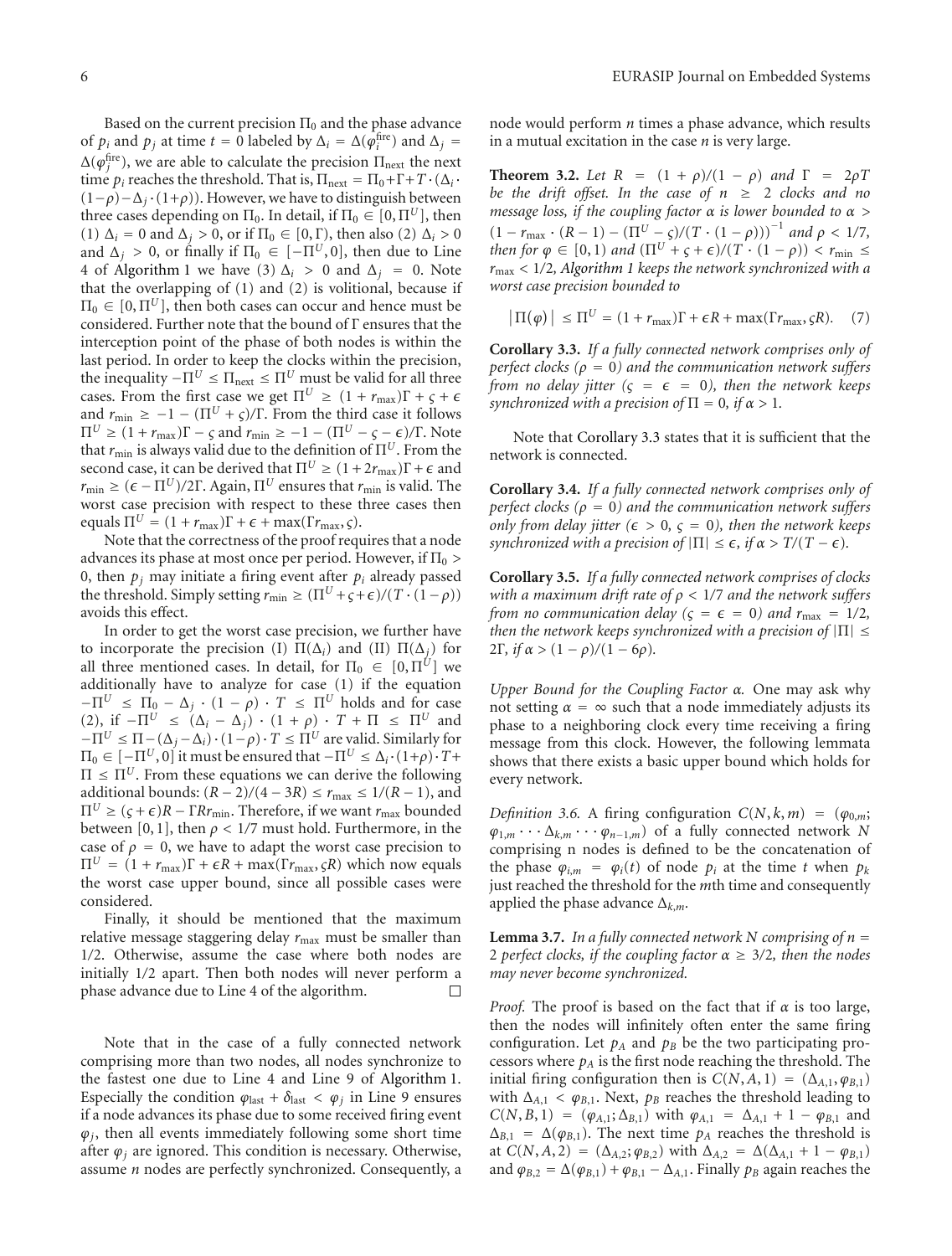threshold at  $C(N, B, 2) = (\varphi_{A,2}; \Delta_{B,2})$  with  $\varphi_{A,2} = \Delta(\Delta_{A,1} +$  $1 - \varphi_{B,1}$ ) + 1 –  $\Delta(\varphi_{B,1}) - \varphi_{B,1} + \Delta_{A,1}$  and  $\Delta_{B,2} = \Delta(\Delta(\varphi_{B,1}) + \varphi_{B,1})$  $\varphi_{B,1} - \Delta_{A,1}$ ).

If we assume that (1)  $\alpha \cdot (\varphi_{B,1}) \geq 1$ , then the phase advance can be reduced to  $\Delta(\varphi_{B,1}) = 1 - \varphi_{B,1}$ . The same applies to (2)  $\alpha \cdot (\Delta_{A,1} + 1 - \varphi_{B,1}) \ge 1$  and (3)  $\alpha \cdot (1 \Delta$ <sub>*A*,1</sub>)  $\geq$  1. Thus, if all three conditions are true,  $C(N, B, 2)$ can be redefined to  $C(N, B, 2) = (\varphi_{B,1}, \Delta_{A,0})$ . In other words, the nodes will infinitely often enter the initial firing configuration. We now have to find the lowest *α* where the inequation  $\alpha \ge \max(1/\varphi_{B,1}, 1/(1 - \Delta_{A,1}), 1/(1 + \Delta_{A,1} - \varphi_{B,1}))$ is valid. Equalizing all three conditions yields  $\Delta_{A,1} = 1/3$  and  $\omega_{B,1} = 2/3$ . Thus we get  $\alpha > \max(3/2, 3/2, 3/2) = 3/2$ .  $\varphi_{B,1} = 2/3$ . Thus we get  $\alpha \ge \max(3/2, 3/2, 3/2) = 3/2$ .

Since the algorithm ignores all firing events immediately following some short time after a previous firing event due to Line 9, a node may realize a set of nodes as a single node and therefore Lemma 3.7 also applies to networks comprising more than two nodes. We now exploit the intuition behind Lemma 3.7 and extend this problem to a general network comprising  $n \geq 2$  nodes.

*Definition 3.8.*  $C(N, k, m)$  is called to be an infeasible firing configuration, if there exists a positive integer  $i > 0$  such that  $C(N, k, m) = C(N, k, m + i)$  and the network is not synchronized.

**Lemma 3.9.** *The maximum phase advance a node can perform in a fully connected network N comprising n nodes equals* Δ =  $((2\alpha - 1)^{n-1} - 1)/((2\alpha - 1)^{n-1} + 1).$ 

*Proof.* The maximum phase advance occurs if the firing events are at close quarters such that no event is ignored due to Line 9 of Algorithm 1. In detail, assume a node received the firing event at the phases  $\varphi_0 < \varphi_1 < \cdots < \varphi_{n-1} = 1$ . The first phase advance then equals  $\lambda_0 = \varphi_0 \cdot \gamma$ , where  $\gamma = \alpha - 1$ . Due to Line 9 of Algorithm 1, the earliest next time the node performs a phase advance can only be at  $\varphi_1 = \varphi_0 + \lambda_0$ and equals  $\lambda_1 = (\varphi_1 + \lambda_0)\gamma$ . Generally,  $\varphi_{k+1} = \varphi_k + \lambda_k$ and  $\lambda_{k+1} = (\varphi_{k+1} + \sum_{i=1}^{k} \lambda_i) \gamma$  for  $0 \leq k < n - 1$ . Solving the recursion leads to  $\varphi_k = \varphi_0 + \sum_{i=0}^{k-1} \lambda_i$  and thus  $\lambda_{k+1} =$  $(\varphi_0+2\sum_{i=0}^k\lambda_i)\gamma$ . Solving the equation for  $\lambda_{k+1}-\lambda_k$  then yields  $\lambda_k = (1+2\gamma)^k \gamma \varphi_0$ . The overall phase advance thus equals  $\Delta = \sum_{i=0}^{n-2} \lambda_i = \gamma \sum_{i=0}^{n-2} (1+2\gamma)^i = ((1+2\gamma)^{n-1} - 1)\varphi_0/2.$ Since the maximum  $\Delta$  occurs when  $\varphi_{n-1} = 1$ , we finally get  $\Delta = ((1 + 2\gamma)^{n-1} - 1)/((1 + 2\gamma)^{n-1} + 1).$ 

A weak upper bound results from the fact that we do not want a node to perform a phase advance which is greater than 1*/*2 and directly follows from Lemma 3.9.

**Corollary 3.10.** *In a fully connected network comprising of*  $n \geq 2$  *perfect clocks, if the coupling factor*  $\alpha < \left(\sqrt[n-1]{3} - 1\right)/2$ , *then in every feasible execution a node will never perform a phase advance which is greater than* 1*/*2*.*

Note that even if the weak bound is maintained, it can be shown that there exist infeasible firing configurations. However, due to imprecisions in calculations, the varying short-term drift, the delay jitter, and due to several other indeterministic environmental effects, this bound is generally applicable. A stronger bound results from empirical studies which have shown that infeasible firing configurations do not exist, if the maximum phase advance  $\Delta_{\text{max}} < 1/(n + 1)$ . The resulting bound for *α* again can be deduced from Lemma 3.9.

**Theorem 3.11.** *In a fully connected network comprising of*  $n \geq 2$  *perfect clocks, if the coupling factor*  $\alpha$  < (1/2)(1 +  $\sqrt[n-1]{1+2/n}$ , then the nodes will never enter an infeasible firing *configuration.*

*Rate of Synchronization.* Theorem 3.15 analyzes the time to sync for the case of two oscillators. The authors of [4] have also analyzed the case of *n* oscillators. However, considering a multihop topology requires a more sophisticated solution. For the following proofs, let  $\gamma = \alpha - 1$  and  $\Phi_0 = \varphi_A - \varphi_B$ denote the initial phase difference between the clocks *A* and *B* with  $0 \le \varphi_B \le \varphi_A \le 1$  in network *N*.

**Lemma 3.12.** *The infeasible firing configuration*  $C(N, A)$  =  $(\Delta_A^*; \varphi_B^*)$  *with*  $\Delta_A^* = (\alpha - 1)/(3 - \alpha)$  *and*  $\varphi_B^* = 1/(3 - \alpha)$  *is a unique fixpoint and has a phase difference of*  $\delta^* = (2 - \alpha)/(3 - \alpha)$ *α*)*.*

*Proof.* If we set  $C(N, A, k + 1) = C(N, A, k)$ , we get  $\Delta_{A, k+1} =$  $\Delta_{A,k} = (\Delta_{A,k} + 1 - \varphi_{B,k}) \cdot (\alpha - 1)$  and  $\varphi_{B,k+1} = \varphi_{B,k} = \varphi_{B,k} \cdot \alpha \Delta_{A,k}$  and thus  $\Delta_A^* = (\alpha - 1)/(3 - \alpha)$  and  $\varphi_B^* = 1/(3 - \alpha)$ .

Although this fixpoint is a repeller, the roundoff error in the calculation may cause a node to enter the fixpoint. This is especially a concern if the granularity of the hardware clock is very low. The rate of sync with respect to different initial phase differences is visualized in Figure 4. It is obvious that there exists a special initial configuration  $\Phi_0^*$  which causes the network to enter this fixpoint. To analyze this initial configuration, we first transform the recursion of the dynamic system into a closed term.

**Lemma 3.13.** *The phase difference*  $\delta_k$  *of*  $C(N, A, k)$  *for*  $k \geq 1$ *equals*

$$
\delta_k = \delta^* + \frac{((A_2 \cdot \gamma(1-\gamma) - A_1) \cdot z_1^{-k} + (B_2 \cdot \gamma(1-\gamma) - B_1) \cdot z_2^{-k})}{\gamma^2},
$$
\n(8)

 $where z_1 = (1+2\gamma+\sqrt{1+4\gamma})/2\gamma^2, z_2 = (1+2\gamma-\sqrt{1+4\gamma})/2\gamma^2,$  $A_1 = (1 - \Phi_0 - z_1 \gamma) / (z_1 - z_2), B_1 = (z_2 \gamma - 1 + \Phi_0) / (z_1 - z_2),$  $A_2 = z_1^2/((1-z_1)\cdot(z_1-z_2)), B_2 = -z_2^2/((1-z_2)\cdot(z_1-z_2)),$ *and δ*<sup>∗</sup> *from Lemma 3.12.*

*Proof.* Let  $C(N, A, 1) = (\Delta_{A,1}, \varphi_{B,1})$  be the initial firing configuration with  $\Delta_{A,1} < \varphi_{B,1}$  where  $\Delta_{A,1} = 0$  and  $\varphi_{B,1} =$  $1 - \Phi_0$ . The phase difference when  $p_A$  reached the threshold for the *k*th time is  $\delta_k = \varphi_{B,k} - \Delta_{A,k}$ . From Lemma 3.7 we know that  $C(N, A, k + 1) = (\Delta_{A,k+1}; \varphi_{B,k+1})$  with  $\Delta_{A,k+1} =$  $(\Delta_{A,k} + 1 - \varphi_{B,k}) \cdot (\alpha - 1)$  and  $\varphi_{B,k+1} = \varphi_{B,k} \cdot \alpha - \Delta_{A,k}$ . If we substitute *γ* for  $α − 1$  and consider the phase difference  $δ<sub>k</sub>$  of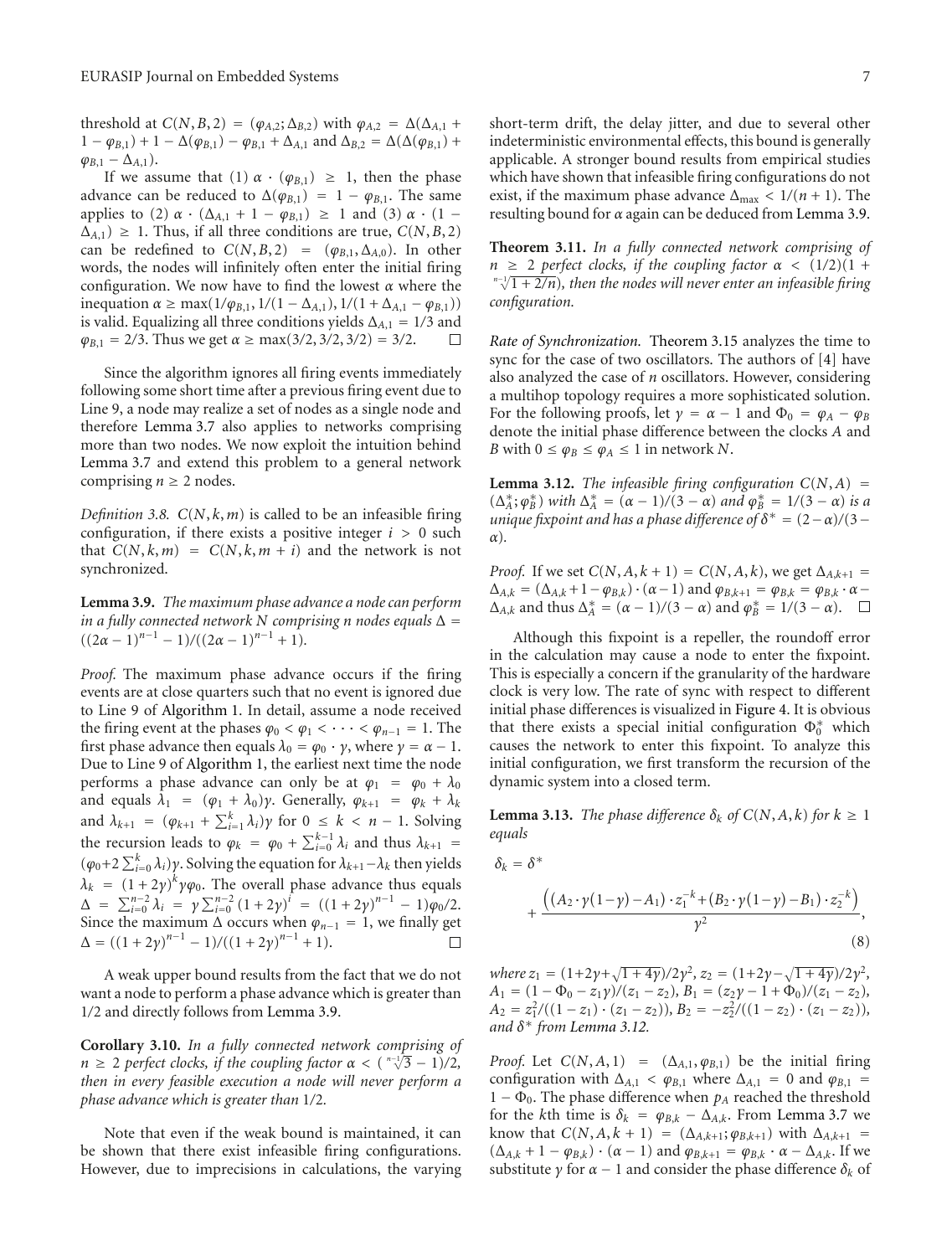

FIGURE 4: The rate of sync for different initial configurations with  $\alpha = 1.01$ .

*C*(*N*, *A*, *k*), we get  $\Delta_{A,k+1} = \gamma(1-\delta_k)$  and  $\varphi_{B,k+1} = \delta_k + \gamma \cdot \varphi_{B,k}$ which yields  $\delta_{k+2} = \delta_{k+1} \cdot (1 + 2\gamma) - \delta_k \cdot \gamma^2 - \gamma(1 - \gamma)$  for  $k \geq 1$ . The dissolving of the recursion is left to the reader and leads to the solution as stated. leads to the solution as stated.

**Lemma 3.14.** *There exists a unique initial phase difference*  $\Phi_0^*$  ∈ (0,1) where the network eventually enters the fixpoint *of* Lemma 3.12 and equals  $\Phi_0^* = 1 - z_2 \gamma \cdot (1 - z_2 \gamma)/(1 - z_2)$ *with z*<sup>2</sup> *from Lemma 3.13.*

*Proof.* If the network enters the fixpoint in  $C(N, A, m)$  at some  $m > 1$ , then we have a phase difference of  $\delta_k = \delta^*$ for  $k \ge m$  with  $\delta^*$  from Lemma 3.12. Using (8) then yields  $(z_2/z_1)^{k+1}$  =  $-(B_2 \cdot \gamma(1-\gamma) - B_1)/(A_2 \cdot \gamma(1-\gamma) - A_1).$ Since  $z_1 > z_2$  we get  $\lim_{k \to \infty} (z_2/z_1)^{k+1} = 0$  and thus  $B_2$ .  $\gamma(1 - \gamma) = B_1$ . Using  $B_1$  and  $B_2$  from Lemma 3.13 results in  $\delta_1 = z_2 \gamma \cdot ((1 - z_2 \gamma)/(1 - z_2))$ . The initial phase difference then has to be  $\Phi_0^* = 1 - \delta_1$  as stated. then has to be  $\Phi_0^* = 1 - \delta_1$  as stated.

**Theorem 3.15.** *The number of iterations k until synchrony is*  $\int_{0}^{2\pi} f(x) \, dx \leq \log_{z_2}((B_2 \cdot \gamma(1-\gamma) - B_1)/((\delta^* - \delta) \cdot \gamma^2))$  with *B*1, *B*2*, and z*<sup>2</sup> *from Lemma 3.13 and*

$$
\delta = \begin{cases} 1, & \text{if } \Phi_0 \le \Phi_0^*, \\ 0, & \text{if } \Phi_0 > \Phi_0^*. \end{cases}
$$
(9)

*Proof.* Note that  $\lim_{k \to \infty} C(N, A, k) = (\Delta_{A,k}, \varphi_{B,k})$  either converges to  $(0, 0)$  or  $(1, 1)$  as visualized in Figure 4. Therefore, we simply equate (8) with 1 if  $\Phi_0 \leq \Phi_0^*$  or with 0 if  $\Phi_0 < \Phi_0^*$ . Since  $z_1$  > 7 for  $\alpha$  < 3/2 and the multiplicative factor is smaller than 1, the term with respect to  $z_1^{-k-1}$  does not influence the rate of sync for larger *k* and hence can be neglected. This leads to the equation as stated.  $\Box$ 

*3.2. Clock Rate Calibration.* The concept of clock rate calibration combats the problem of frequency deviations due to the high clock drift of the RC-oscillators usually used in low-cost devices. This approach should allow a longer resynchronization interval with the same synchronization precision. Note that the rate correction can be performed completely independent from the clock state correction scheme.

The core concept of our rate calibration algorithm is that a processor  $p_i$  implements a virtual clock  $VC_i$ which abstracts the hardware clock *HCj*. The algorithm implemented on  $p_i$  then only reads the time from the  $VC_i$ . We further denote the ticks from the *HCj* by *microticks* and that from the  $VC_j$  by *ticks*. One tick of  $VC_j$  comprises several microticks which we denote by  $T_j^{th}$ . By adjusting  $T_j^{th}$ , the time duration of one tick can be increased or decreased. Let *T*nom be the nominal threshold level and *Hj* the *absolute adjustment value* s.t.  $T_j^{th} = T_{\text{nom}} + H_j$ . Note that the corresponding *relative adjustment value* for *pj* equals  $h_i = H_i/T_{\text{nom}}$ . In order to perform the rate calibration, every processor *pj* periodically broadcasts a synchronization messages  $m_j$ . Let  $VC_j(m_j)$ , respectively,  $HC_j(m_j)$  denote the timestamps of  $p_j$  when  $p_j$  transmitted  $m_j$  and  $VC_r(m_j)$ , respectively,  $HC_r(m_i)$  the timestamps of  $p_r$  when  $p_r$  received  $m_j$  from  $p_j$ . Let  $m_{j,k}^r$  be the *k*th message  $p_r$  received from  $p_j$  and  $m_{j,k}$  the *k*th message  $p_j$  broadcasted. We further assume that  $m_{i,k+1}$  is not received at some  $p_r$  before  $m_{i,k}$ is received for  $k \geq 1$ . The dependency between the virtual and the hardware clock with respect to some message *mj* is characterized as  $VC_j(m_{j,k}) \equiv (HC_j(m_{j,k})/(1 + h_j))$ (mod Φ*th*). Note that we assume that the hardware clock is a linear function of real time within a sufficient long period of time. In contrast, the virtual clock is periodically reset with respect to the resynchronization interval. This assumption is required in order to realize a pulse synchronization scheme.

The rate correction algorithm works as follows: based on the timestamp  $HC_j(m_{j,k}^r)$  stored in  $m_{j,k}^r$ , the receiving processor  $p_r$  can calculate  $p_j$ 's relative adjustment value in its own granularity, denoted by  $h_{j,k+1}^r$ , with  $h_{j,k+1}^r$  = (*HCr*(*mr j*,*k*+1)−*HCr*(*mr <sup>j</sup>*,*k*))*/*((*HCj*(*mj*,*k*+1)−*HCj*(*mj*,*k*))*/*(1+  $h_{i,N}$ )) − 1. Therein, the term  $h_{i,N}$  denotes the latest received adjustment value from  $p_i$ , that is, the relative adjustment value contained in the latest received message  $m_{i,N}$  from  $p_i$ . In order to reduce the impact of the delay jitter, we should choose the time interval between the two received messages as large as possible. Note that there still exists an upper limit due to the long-term stability of an oscillator, which is usually in the order of minutes. However, the optimal time interval also depends on the underlying oscillator type. In our case, we store the last *N* received messages from each node and calculate the relative deviation with respect to the buffer size *N*. To visualize the impact of the delay jitter, we replace  $HC_r(m^r_{j,k})$  by  $HC_r(m^r_{j,k}) + d_k$ , where  $d_k$  corresponds to the delay of message  $m_{j,k}^r$  in  $p_r$ 's clock granularity. From this it follows:

$$
h_j^r = \frac{HC_r(m_{j,N}^r) - HC_r(m_{j,1}^r)}{(HC_j(m_{j,N}^r) - HC_j(m_{j,1}^r))/(1 + h_{j,N})} - 1
$$
  
+ 
$$
\frac{(d_N - d_1) \cdot (1 + h_{j,N})}{HC_j(m_{j,N}^r) - HC_j(m_{j,1}^r)}.
$$
 (10)

In our implementation we set  $N = 8$  reducing the impact of the jitter with respect to the resynchronization period to at about ∼  $\epsilon$ /8. The next step of the algorithm is to calculate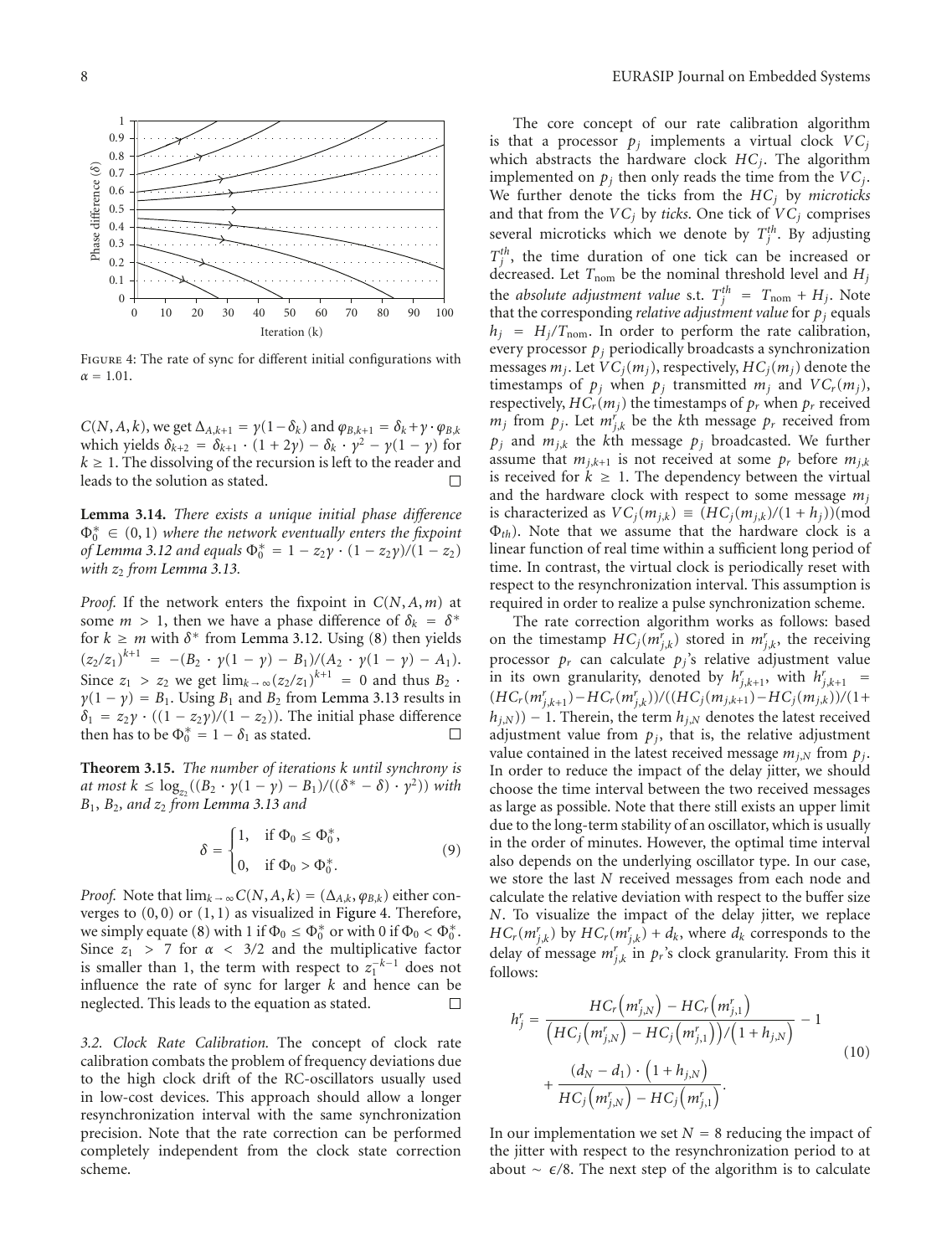the average relative phase adjustment value of all processors  $p_j \in P$  in the broadcast domain where  $p_r \notin P$ , that is,

$$
\overline{h}^r = \frac{h_r + \sum_{p_j \in P} \overline{h}'_j}{|P| + 1}.
$$
 (11)

The main challenge, however, concerns the adjustments of  $\overline{h}^r$  to the new relative adjustment value  $h_{\text{new}}^r$  of  $p_r$ . Due to natural imprecisions and the delay jitter, a direct adjustment of  $h_{\text{new}}^r = \overline{h}^r$  is inappropriate resulting in a continuous increase or decrease of the real overall average relative adjustment value. This effect is also known as the *common-mode drift*. A better approach is to implement a parametrized adjustment by the use of a smoothing factor *σ* as shown in (12) which ensures that the virtual clocks smoothly converge to the overall average interval,

$$
h_{\text{new}}^r = h_{\text{old}}^r + \left(\overline{h}^r - h_{\text{old}}^r\right) \cdot \sigma \tag{12}
$$

In our implementation we have chosen  $\sigma = 1/2$ . However, it seems that the common-mode drift cannot be avoided but the effect can be minimized by carefully choosing *N* with respect to the delay jitter. For this reason we have introduced bounds for the relative adjustment value, that is,  $h^r \in [-2 \cdot \rho, 2 \cdot \rho]$ . Furthermore, if the bound is exceeded, respectively, under-run, we decrease, respectively, increase *h r* by some small value before calculating  $h_{\text{new}}^r$ .

*3.3. Energy Awareness.* The energy consumption is an important quality characteristic of each communication protocol used in sensor networks. Often more than 50 percent of energy is used for idle listening [7]. Therefore, it is necessary to reduce the major energy sources. Some Media Access Control (MAC) protocols have already incorporated such a concept (e.g., S-MAC, T-MAC, etc.). However, we assume that the underlying MAC layer is only responsible for the medium access control and not for energy improvements. For this reason, we assign the tasks for energy reduction to the upper layers.

A usual approach in reducing the consumed power is to periodically turn off the transceiver module if it is not required. A protocol using such a scheme is called a *duty-cycle protocol*. The *duty-cycle* is determined to be the ratio between the duration used for listening on synchronization messages to the medium and the duration of the complete period. As already mentioned, the bounded synchronization precision necessitates that the receiver module must be enabled some time prior, before any transmission takes place. This safety margin equals the synchronization window *w* and should be greater than the upper bound of the synchronization precision. A node considers itself to be synchronized, if the maximum absolute deviation to all neighboring nodes is smaller than the specified synchronization window. With respect to the relative message staggering delays  $r_{\text{min}}$ , respectively, *r*max and the period length *T*, the duty-cycle equals  $r_{\text{max}} - r_{\text{min}} + 2 \cdot (w/T)$ . Note that after a number of periods, each node has to listen to the medium for a full period in order to avoid clique building.

## **4. Evaluation by Simulation**

We evaluated our approach with a probabilistic wireless sensor network simulator called JProwler (available at http:// www.isis.vanderbilt.edu/Projects/nest/jprowler). JProwler has been developed by the Institute of Software Integrated Systems at the University of Vanderbilt and is basically configured to simulate the behavior of the Berkeley Mica Motes running TinyOS with the B-MAC protocol. It is a Java version of the Prowler [8] network simulator which is used for verifying and analyzing communication protocols of adhoc wireless sensor networks. Note that B-MAC is very similar to the IEEE 802.15.4 standard, because both implement the same CSMA/CA mechanism. Therefore, by modifying the MAC layer specific constants, the simulator can be used for the ZigBee nodes.

For instance, the transmission time is based on the amount of transmitted data. In our case, the synchronization frame contains the frame identifier (8 bit), the synchronization state (8 bit), the nominal phase offset (16 bit), the phase adjustment value (16 bit), the sender timestamp (32 bit), the tick-number (16 bit), and a checksum (8 bit). In sum, the application needs 13 byte for one synchronization message. The real amount of transmitted data is greater due to the payload of the MAC and the physical layer. According to the 802.15.4 MAC standard [5], the complete payload is about 15 byte (9 byte from the MAC layer and 6 byte from the physical layer). Assuming that the system works in the 2.4 GHz ISM band, the bit rate is 250 kbps. As a result the serialization delay  $t_{sd}$  equals  $t_{sd}$  = [28 · 8*/*250 000] seconds = 0*.*896 milliseconds and therefore is assumed to be about one millisecond. Note that the propagation delay is negligible. Let  $t_{sw}$  = 1 milliseconds be the worst case constant software dependent time of the sender and receiver (including interrupt and buffer handling) used for the transmission, then the worst case constant transmission time is about 2 milliseconds. These parameters are reflected in JProwler's specific MAC constants by the *minimum waiting time* and the *transmission time* of a sync-message. Both parameters were modified to 1 milliseconds. To be more realistic, we have set the *random waiting time* to 2 milliseconds which corresponds to the delay jitter we have observed in several experiments. Note that we do not guarantee the correctness of these values. Similarly to the implementation in the real hardware, the backoff scheme was deactivated in order to reduce the additional resulting delay jitter. The graphical user interface was enhanced by several new dialogs which enables the user to modify various parameters during the simulation. We further extended the simulator by an oscillator model. Thus, every virtual node is based on an oscillator, for example, RCoscillator or several crystal cuts. This allows the simulation of clock drift and its influence on the clock synchronization. Due to the fact that the frequency of an oscillator heavily depends on the supply voltage and the ambient temperature, the enhanced JProwler also contains the simulation of the ambient temperature. Other new features consider the adjustment of the simulation speed and enabling/disabling nodes during the simulation.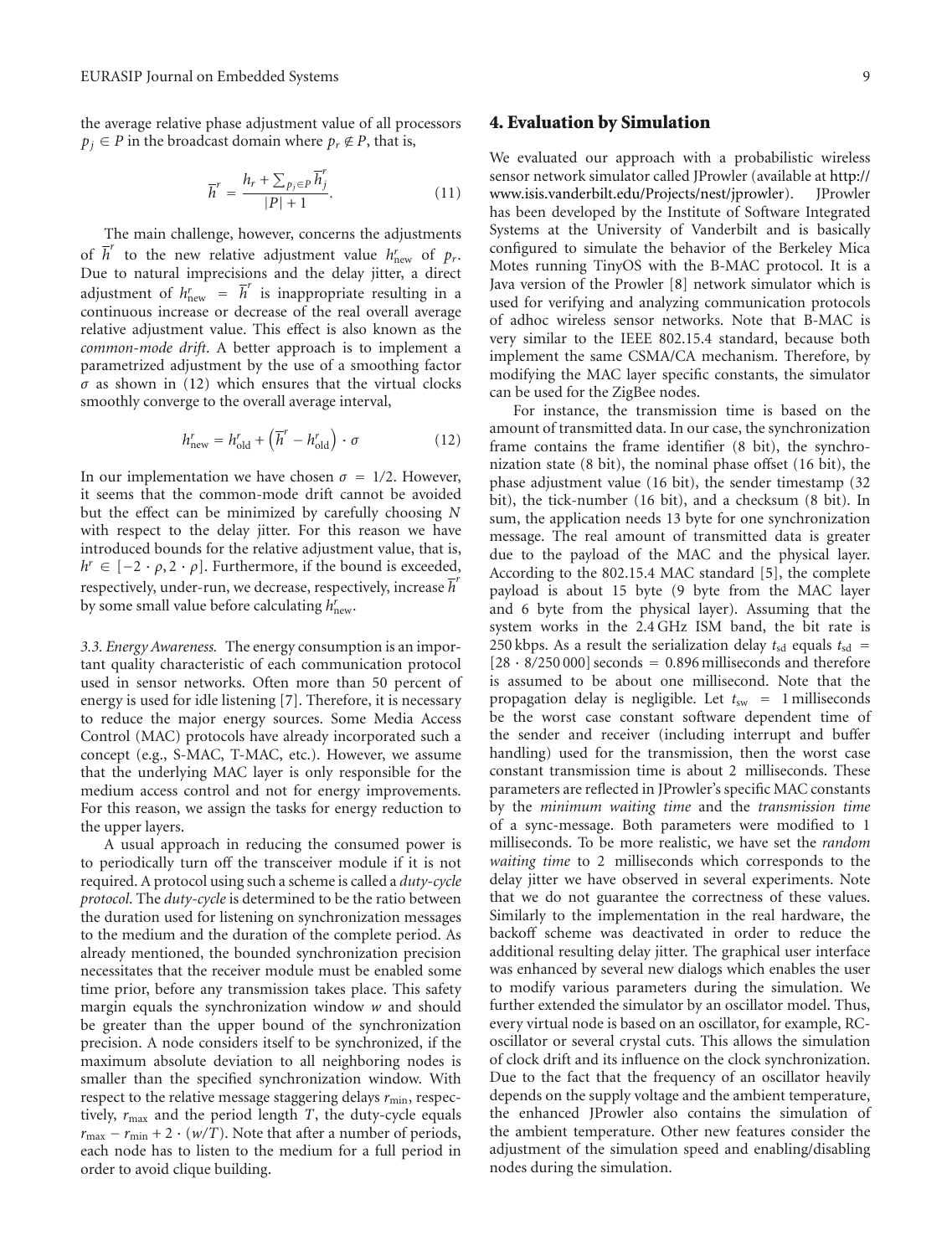*4.1. Experiments and Results.* The simulation results discussed in this chapter should give an overview of the achievable quality of our synchronization approach. For this reason, several network topologies have been developed and simulated. The results are compared with respect to different parameter choices, that is, the coupling factor *α* and the number of nodes in the network.

In order to compare the simulation results with the outcomes from [3], the evaluation metrics are similar. Therefore, the two important parameters are the amount of time until the system achieves synchronicity and the quality of precision. The *time to sync* defines the time until all nodes have entered the synchronization state and is determined by two parameters. These are the synchronization window *w* and the number of required periods a node has to keep within this window. In the following we call the amount of required periods *synchronization periods* and is set to 10. A node only enters the sync-state, if the maximum absolute deviation with respect to the other nodes is within the synchronization window for 10 out of the last 11 firing iterations. The definition of the *50th and 90th Percentile Group Spread* differs from that one defined in [3], because we only refer to one firing group. Therefore, the group spread in the simulation is defined to be the maximum absolute time difference between any two nodes in the network and thus cannot be greater than half the synchronization interval. We characterize the group spread distribution with the 50th and 90th percentile.

Incorrect results due to settling effects during the startup phase are avoided by postponing the start of the group spread measurement against the time to sync  $(t<sub>s</sub>)$  and the time the experiment ends  $(t_e)$ . On this account, the group spread measurement is performed only during the interval  $[t_s + (t_e - t_s)/2, t_e].$ 

*4.1.1. Parameter Settings.* Several parameter settings are the same for all experiments and are adapted to simulate the behavior of our testbed environment. For instance, every virtual node is based on a virtual RC-oscillator. According to the datasheet, the real nodes have a nominal frequency of  $8$  MHz  $\pm$  10%. For this reason, every virtual node encounters a random initial clock drift between −100 milliseconds and +100 milliseconds per second. The general values of the other parameters are denoted in Table 2.

*4.1.2. Simulation Results.* The next paragraphs discuss the simulation results in dependence of several network topologies and parameter choices. Every configuration was simulated over 3600 periods.

*The All-to-All Topology.* The all-to-all communication topology is mainly used to measure the quality of the synchronization in dependence of the number of nodes and the coupling factor *α*. Therein, every node is in the transmission range of each other.

The simulation results based on this topology give a good overview on the impact of different coupling factors. According to the diagrams in Figure 5, the time to sync decreases with an increasing coupling factor *α*. If the factor

Table 2: The general parameter choice used in all simulator experiments.

| Parameter                                                                        | Value         |
|----------------------------------------------------------------------------------|---------------|
| Oscillator technology                                                            | RC-oscillator |
| Initial clock drift $\rho$ [ppm]                                                 | 100000        |
| Interval time $T$ [milliseconds]                                                 | 1000          |
| Granularity (ticks/period) $[\Phi_{th}]$                                         | 10000         |
| Minimum message staggering delay $\Phi_{\text{msd}}^{\text{min}}$ [milliseconds] | 10            |
| Maximum message staggering delay $\Phi_{\text{msd}}^{\text{max}}$ [milliseconds] | 300           |
| Coupling factor $\alpha$                                                         | 1.01          |
| Constant transmission delay $\varsigma$ [milliseconds]                           | 1             |
| Maximum delay jitter $\epsilon$ [milliseconds]                                   | 2             |
| Synchronization window $w$ [milliseconds]                                        | 10            |
| Evaluation end [periods]                                                         | 3600          |

Table 3: Calculated bounds for the coupling factor and the time to sync.

| Number of nodes $n$        | 5     | 10    | 20    | 50    | 100   |
|----------------------------|-------|-------|-------|-------|-------|
| Upper bound for $\alpha$   | 1.158 | 1.065 | 1.030 | 1.011 | 1.006 |
| Coupling factor $\alpha$   | 1.15  | -1.1  | 1.05  | 1.01  | 1.005 |
| Estimated time to sync [s] | 17    | 20    | 28    | 92    | 173   |

is too big, then synchronicity will not be achieved. This effect is due to the upper bound of the coupling factor. Table 3 summarizes the upper bound for different values of *α* with respect to Corollary 3.10. The stronger bound of Theorem 3.11 was neglected due to the fact that most network simulations using the weak upper bound with a random inital configuration have achieved synchronicity. The time to sync calculated in Table 3 are based on Theorem 3.15 for an initial maximum phase difference of  $\Phi_0 = 0.4$ . Note that a constant offset of 10 was added so that the values can be compared with the simulation result, because the simulator declares a set of nodes synchronized only if they are within some precision for at least 10 consecutive periods. The high time to sync bar in Figure 5(a) with  $\alpha = 1.1$  and a number of 20 nodes comes from the fact that the coupling factor was too high.

If we assume that the rate calibration scheme reduces the worst case drift to  $\rho = 10$  ppm, then based on the parameters from Table 2 and Theorem 3.2, the worst case precision for  $\alpha > 1.002$  equals  $\Pi^U = 2.032$  milliseconds. Note that without the rate calibration scheme, we would have  $\Pi^{U}$  = 322 milliseconds. The group spread diagram complies with our theoretical result that the precision does not depend on *α* if *α* maintains the lower bound. Note that the simulations are based on a realistic radio model considering message collisions and transmission strength as well as the backoff scheme of the MAC layer. Therefore, the results show that if all network parameters (e.g., transmission delay, maximum drift rate, etc.) are correctly defined, then the worst case precision is maintained most of the time. However, there may exist outliers in the case of an omission failure of the fastest node, because this algorithm does not allow a node to adjust its clock backward.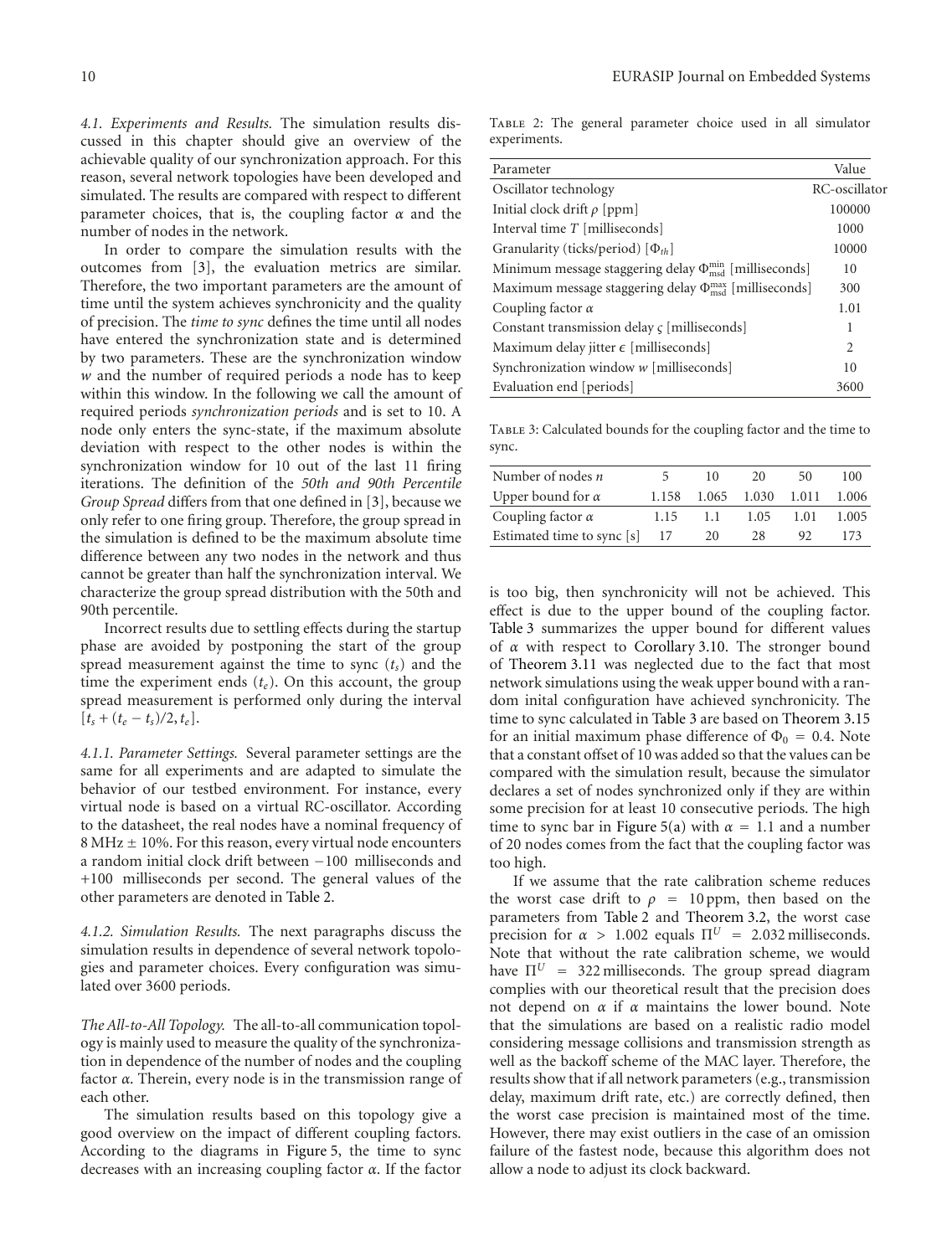

FIGURE 5: The time to sync and the group spread for an all-to-all topology experiment in dependence of the network diameter and different coupling factors. The solid bars in (b) represent the 50th percentile group spread, while the error bars correspond to the 90th percentile.

*The Multihop Topology.* This communication topology is the most important one, because in reality many sensor networks are based on a source-to-sink communication topology with a communication path consisting several hops. The simplest multihop scenario is a network comprising *n* nodes, which are ordered in a chain and can only communicate with the immediate neighbors. We further call the chain size *network diameter*. Such a network with a big network diameter is often very problematic to synchronize, because every hop involves a communication delay which degrades the overall synchronization precision. Therefore, an estimation for the achievable precision with respect to Theorem 3.2 in a network with the network diameter *d* is about  $\Pi \sim d \cdot \Pi^U$ . Our solution is based on *grouped multihop* networks. Therein, the nodes are replaced with groups comprising several nodes in all-to-all topology which all have a bidirectional communication link to all nodes in the immediate neighboring groups. Figure 6 is a snapshot of a running simulation regarding the grouped multihop topology with JProwler. Therein, a dot represents a node and an arrow visualizes that a node is currently transmitting data. The gray scale visualizes the deviation. Note that all grouped multihop topologies treated in our experiments have the same network diameter of 10 hops but vary in the group size.

The diagrams in Figure 7 shows the time to sync and the group spread in dependence of a different group size and coupling factor. The network diameter is always 10. These diagrams lead to the result that the precision increases with a bigger group size. This effect is caused by the better information about the interval drift due to the increased number of neighboring nodes. If a node has more neighboring nodes, then the node receives more information about the clock drift and can more precisely calibrate the interval duration, which also improves the synchronization precision. However, it is also important to have a preferably small coupling factor. On the one hand this increases the

time to sync, but on the other hand this also increases the possibility that the network achieves synchronicity. To sum up, it is difficult to find the best parameter settings for a given multihop network, but it is definitely a good choice to have a group size of more than one node. This also increases the dependability and availability of the network.

## **5. Evaluation on Real Hardware**

The simulation results provide a good basis for several parameter estimations in order to optimize the synchronization precision for different network topologies. However, the simulator does not support information about power consumption and further never fully reflects the real world scenario. For this reason, we implemented and evaluated our distributed algorithm in combination with the timetriggered approach on real hardware.

*5.1. Testbed Description.* The testbed is based on Atmel's demonstration kit ATAVRRZ200 [9]. The kit features two component boards: The Display Board and the Remote Controller Board (RCB)s. The Display Board is based on an Atmega128 controller and features an LCD-module. This board also works as a docking station for programming the RCBs. The RCBs therefore are based on an Atmega1281 controller and contain an AT86RF230 (2450 MHz band) radio transceiver. The implementation of our approach is done with the AVR Z-Link<sup>TM</sup> 802.15.4/ZigBee nodes. The information about the synchronization precision is gathered via the established TDMA scheme. Therefore, beside energy savings, the time-triggered approach also serves as an evaluation protocol. For this, we used a modified version of the TTP/A protocol [10].

The synchronization algorithm was implemented analogously to the implementation in JProwler. A simple RCoscillator-based 16-bit timer was used to generate the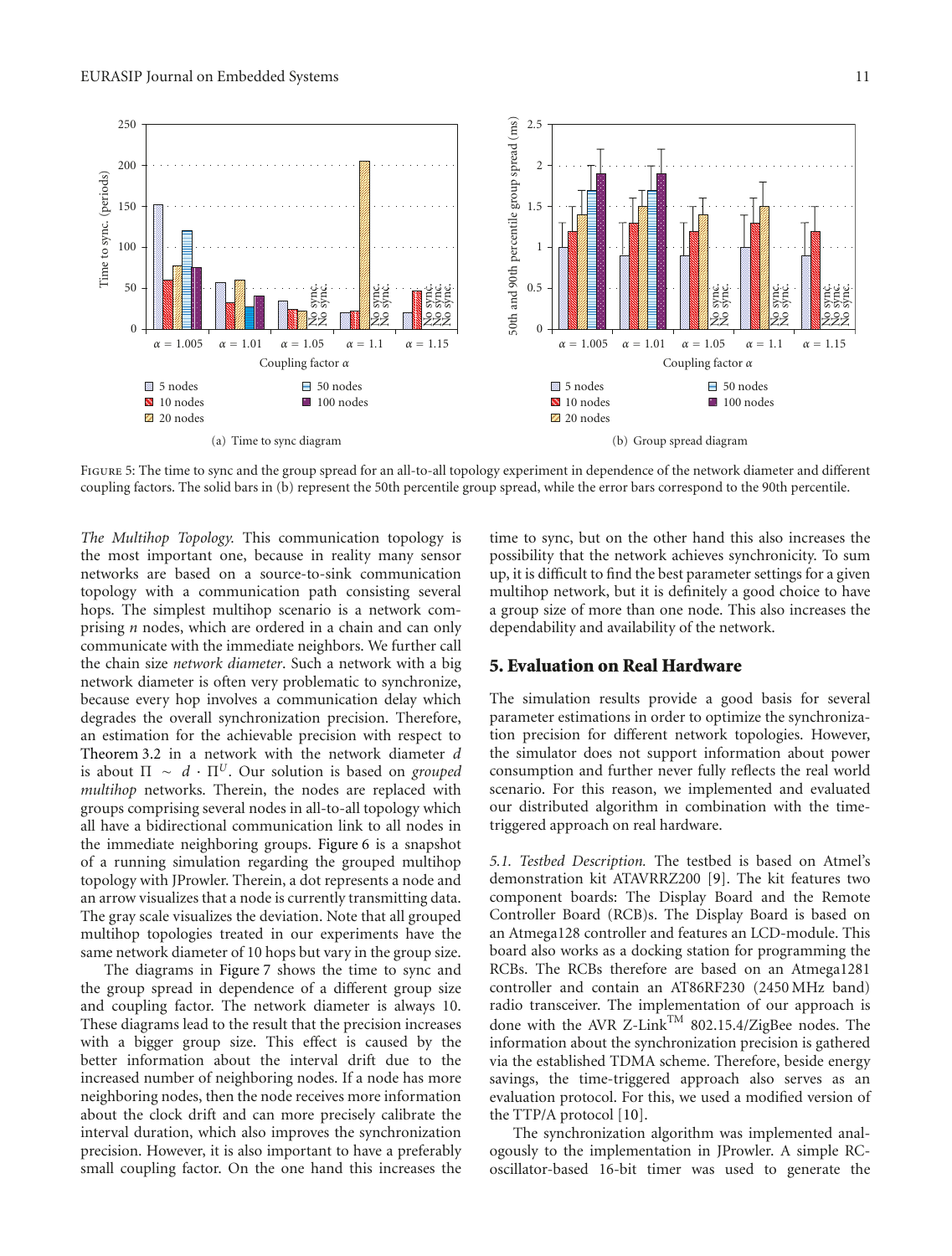

FIGURE 6: A simulation snapshot of a grouped multihop topology with a network diameter of 10 and a group size of 3 nodes.



FIGURE 7: The time to sync and the group spread for a multihop topology with a network diameter of 10 in dependence of the cluster size and different coupling factors. Note that the number of nodes must be divided by 10 to get the group size. The solid bars in (b) represent the 50th percentile group spread, while the error bars correspond to the 90th percentile.

synchronization interval with a duration of one second. The only differences with respect to the parameter choices in Table 2 are a higher granularity of the virtual clock (31250 ticks/period) and a higher transmission delay of 896 microseconds.

We modified the initial settings of the MAC sublayer, that is, the minimum backoff exponent, to reduce the transmission delay. We further assumed that it is better to omit a message than to transmit postponed synchronization data since the underlying MAC layer does not support MAC timestamping. However, several measurements have shown that regardless of this configuration, some messages are still transmitted with a high delay. Therefore the tradeoff between the probability of an omission failure and a high delay jitter with respect to the precision degradation has to be chosen. In detail, whereas high delay jitter only degrades the deterministic worst case precision, omission failures may mostly provide a better precision, though it is more indeterministic and therefore results in a worse worst

case precision. Note that omission failures are especially a problem in the case they occur at the fastest node and may degrade the worst case precision by at about *k* · Γ, where *k* denotes the maximum number of consecutive omission failures at the same node. In our implementation, every node is configured as a Full-Function Device (FFD) and no association process is required. This necessitates the use of individual predefined 16-bit short addresses for each node.

*5.2. Experiments and Results.* The evaluation metrics for the testbed experiments are similar to the one used for the simulation experiments. In order to observe the relative deviations over all nodes in a network, we decided that every node transmits its own maximum absolute deviation of the last period to a central evaluation node, which then calculates the maximum over all received deviations. These values over several minutes are then taken to compute the 50th and the 90th percentile group spread.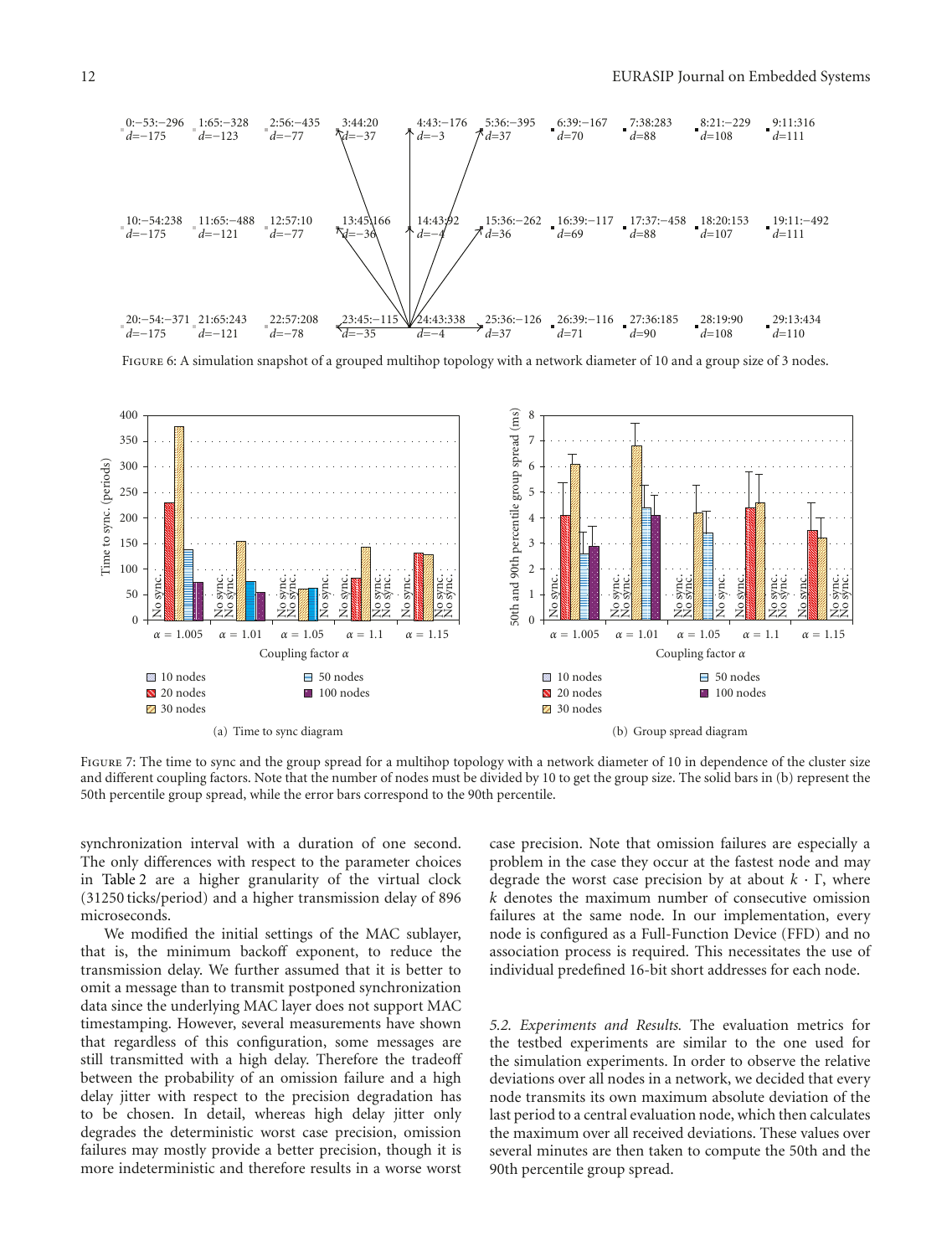| Parameter choice | Time to sync | 50th percentile | 90th percentile | Maximum deviation | Standard deviation |
|------------------|--------------|-----------------|-----------------|-------------------|--------------------|
|                  | (periods)    | $(\mu s)$       | $(\mu s)$       | $(\mu s)$         | $(\mu s)$          |
| $\alpha = 1.005$ | 105(152)     | 672 (1000)      | 2005 (1300)     | 3456 (2200)       | 538 (257)          |
| $\alpha = 1.010$ | 79 (57)      | 704 (900)       | 1632 (1300)     | 2592 (2000)       | 410(250)           |
| $\alpha = 1.050$ | 24(35)       | 704 (900)       | 1973 (1300)     | 3040 (1900)       | 501(262)           |
| $\alpha = 1.100$ | 33(20)       | 672 (1000)      | 1723 (1400)     | 3104 (2000)       | 451 (267)          |
| $\alpha = 1.150$ | 14(20)       | 732 (900)       | 1965 (1300)     | 3776 (1800)       | 565(250)           |

Table 4: Comparison of several parameters in dependence of different coupling factors. The values between the brackets correspond to the simulation results with the same all-to-all network configuration comprising 5 nodes.



FIGURE 8: The measuring setup for visualizing the deviation between the edge nodes of a quasigrouped multihop network comprising 3 clusters with a cluster size of 2 and 2 edge nodes.

To be able to compare the testbed results with the simulator results, the parameter configuration has to be the same as used in the simulator experiments. Since in reality it is not possible to speedup the time, we reduced the experiment time to 720 periods.

#### *5.2.1. Testbed Results*

*The All-to-All Topology.* For the all-to-all topology experiment, we again measured the group spread in dependence of several coupling factors.

Table 4 contains the simulation results and the testbed results with the same network configuration comprising 5 nodes in all-to-all topology. This demonstrates that the results are similar. For instance, the time to sync and the 50th percentile group spread of the testbed system are mostly better than the simulation results. Furthermore, the calculated worst case precision of  $\Pi^U = 2.032$  milliseconds is also maintained by the 90th percentile group spread, even though it is worse compared to the simulation results. The outliers come from the fact that the delay jitter of the communication delay due to the MAC stack was sometimes higher than expected. Note that we have already compensated the constant delays in the implementation. However, there may exist other delays which we have not considered. Simulation experiments have shown that a higher transmission delay or a higher delay jitter are the major reasons for the precision degradation due to the state correction algorithm and hardly affect the rate calibration scheme. Furthermore, the worst case precision may also result from an omission failure from a synchronization message of the fastest node. The results from an all-to-all topology comprising 9 nodes are comparable with those denoted in Table 4. Note that only a maximum number of 9 nodes were available for our experiments.

*The Multihop Topology.* The results from the multihop experiments are important in order to get an overview about the limits of our synchronization approach. The first scenario was made up of 5 nodes ordered in a chain, where a node can only communicate with the immediate neighbors. The only difference between the simulation and the testbed environment is that the testbed environment does not have an omniscient observer, which is able to continuously measure the synchronization deviation among all nodes. For this reason, we decided to measure the time difference between the edge nodes with the aid of an oscilloscope, whereas each node periodically sets an output pin at the same phase state for a short time. Unfortunately, these measurements cannot be gathered automatically over several periods. Therefore, we manually made snapshots over several minutes and took those diagrams, which display the biggest time deviation. To simulate the multihop network, we have simply implemented a message filter.

The results show that the precision of a realistic multihop network with 4 hops is about 3 milliseconds and even maintains the calculated worst case precision of a fully connected network multiplied by 4. Interestingly, the simulation of the same network with a configured delay jitter of 1250 microseconds leads to the same result. To get an overview of the precision degradation with respect to the network diameter, another multihop experiment with 9 nodes was performed. The measurement setup is similar to the previous multihop network. The measurement results show a maximum deviation between the edge nodes of up to 14 milliseconds and is better than we have observed during the simulation where synchronicity was sometimes not achieved at all. Note that the measured worst case precision is again maintained by the calculated worst case precsion for a fully connected network multiplied by 9. However, such a high deviation was measured very seldom. In summary, the worst case precision of our synchronization algorithm degrades by at most the worst case precision for the corresponding fully connected network with each hop.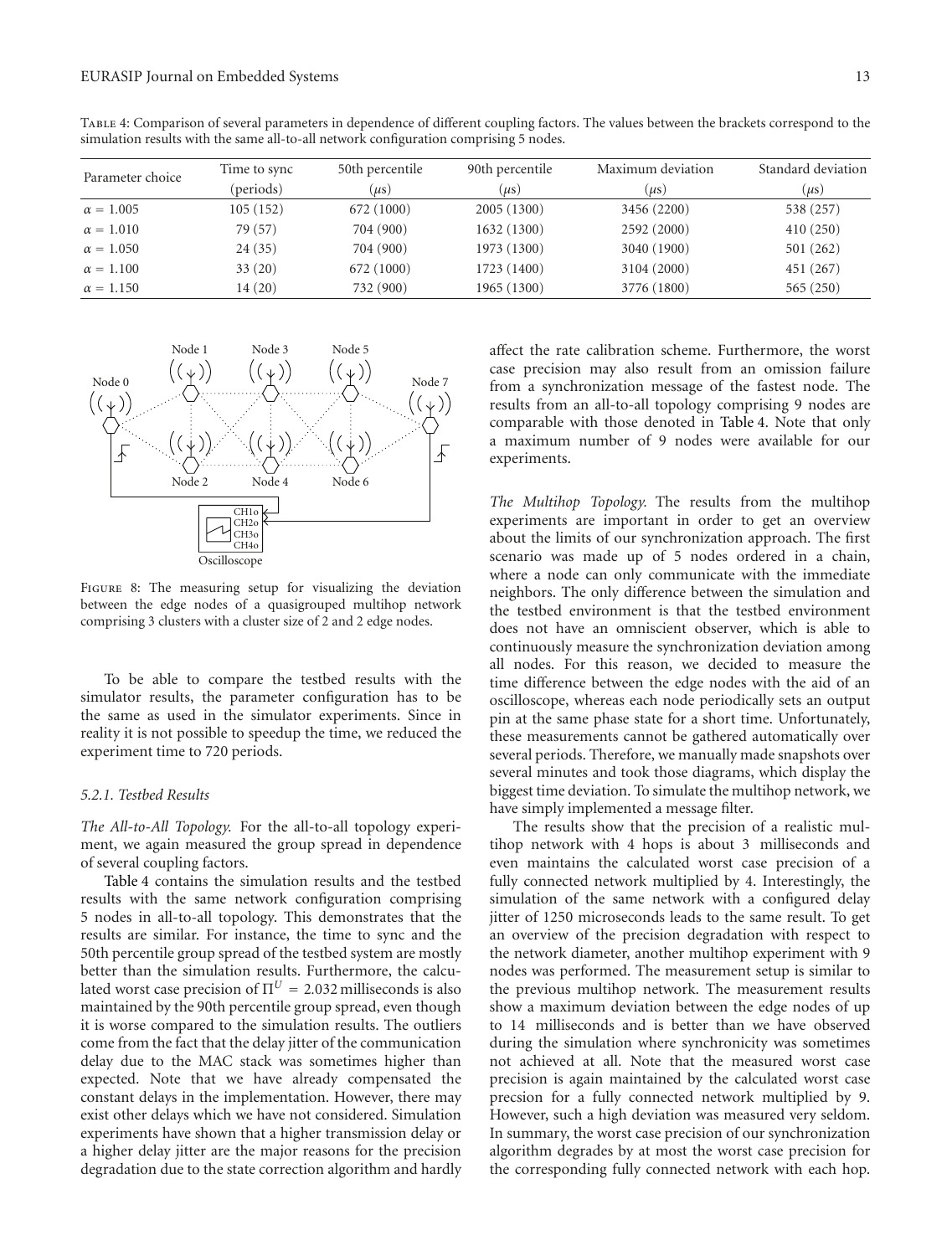| Energy consumer     | $\lceil$ mA $\rceil$ | t  s           | Battery discharge per cycle                               | Energy consumption per cycle                              |
|---------------------|----------------------|----------------|-----------------------------------------------------------|-----------------------------------------------------------|
| Firing time, part 1 | 20.0                 | 0.060          | 1.200 mAs                                                 | $3.600 \,\mathrm{m}$                                      |
| Firing time, part 2 | 24.0                 | 0.013          | $0.312 \text{ mAs}$                                       | $0.936 \,\mathrm{m}$                                      |
| Execution time      | 11.0                 | 0.001          | $0.011 \,\mathrm{mAs}$                                    | $0.033 \,\mathrm{m}$                                      |
| Transmission time   | 25.0                 | 0.005          | $0.125 \,\mathrm{mAs}$                                    | $0.375 \,\mathrm{m}$                                      |
| Idle time           | 6.2                  | $t_{\rm idle}$ | $6.2 \text{ mA} \cdot t_{\text{idle}}$                    | $18.6 \,\mathrm{mW} \cdot t_{\text{idle}}$                |
|                     |                      | Т              | $1.648 \text{ mA} + 6.2 \text{ mA} \cdot t_{\text{idle}}$ | $4.944 \text{ m} + 18.6 \text{ mW} \cdot t_{\text{idle}}$ |

Table 5: Listing of the major energy consumers and their corresponding battery discharge. The energy calculation assumes a working voltage of 3 Volt.

Note that with respect to [3], the results can be compared with the simulation results regarding a regular grid topology containing 16 nodes. Therein, they have measured a 90th percentile group spread of about 10 milliseconds. Compared to their results, our worst case deviation of 14 milliseconds is not so digressive.

We further measured the behavior of a grouped multihop network as shown in Figure 8 comprising 3 groups with a group size of 2 and additional two-edge nodes which have a communication link to the corresponding two edge groups. This was the only acceptable configuration with a number of 9 available nodes. The maximum deviation between the edge nodes measured over about 10 minutes was 7 milliseconds. In the simulator we had to configure a delay jitter of 7 milliseconds or in the case of no delay jitter an uncompensated additional transmission delay of 1.5 milliseconds to get the same result. Therefore, it is highly likely that beside the delay jitter, the testbed environment additionally suffers from a longer communication delay, which was not regarded in the current implementation. Unfortunately, due to the limited number of nodes, we were not able to make further experiments with a bigger group size. Thus we must rely on the simulation experiments which show us that a bigger group size usually results in a better synchronization precision.

*5.2.2. Energy Measurements.* The energy consumption plays an important role for the device lifetime in battery-powered wireless networks, especially if no infrastructure is available. All RCBs are battery-powered with two 1.5 V AAA-batteries and thus have a voltage supply of 3 Volt. In order to get the device lifetime, the average power consumption  $P_{\text{avg}}$  is compared with the electrical energy  $W<sub>bat</sub>$  of the batteries, which we assume to be about  $3V \cdot 1200$  mAh = 3600 mWh. The lifetime in hours is the ratio  $W_{\text{bat}}/P_{\text{avg}}$  and can be reduced to the equivalent formula  $t_{\text{life}} = E_{\text{bat}}/I_{\text{avg}}$ , where  $E_{\text{bat}}$ corresponds to the battery charge, denoted in mAh. If so, then the formula determines the device lifetime in hours and *I*avg defines the average current consumption.

For further energy calculations, the current consumption during a complete period can be classified into four parts and were measured by the use of an oscilloscope and a current shunt resistor. These are the firing time, idle time, execution time, and transmission time.

The *firing time* results from the message staggering delay and corresponds to the interval where the transceiver is

enabled and the nodes are allowed to transmit their synchronization messages. In our test application, this interval is also called part 1 of the firing time and equals the duration of 50 milliseconds. The consumed current during this time is about 20 mA. Note that there exists an interval between the end of the firing time and the period end which acts as a safety margin in the case a node starts a transmission exactly at the end of the firing time. If so, the transceiver must be enabled as long as the transmission continuous. This safety margin is further named part 2 of the firing time and consumes a current of 24 mA.

The *idle time* is the part, where the current drops to a minimum. The reason for the small current lies in the fact that the device is dormant, that is, the transceiver is disabled. With our ZigBee nodes, we measured a current of about 6.2 mA.

The *execution time* is the time where the RCB device executes some code. This is always the case at the end of each period, where the device has to execute the RFA. Other execution tasks must be configured in the RODL file. In the test application used for the energy measurement, the RODL file only contains one execution slot in each period. This task is responsible for data preparation. We measured a current of about 11 mA for a duration of 1 milliseconds. This energy part mainly depends on the amount of code of the executed tasks.

The *transmission time* corresponds to the time, where the device is transmitting data. Normally, this is always the case when the RCB wants to broadcast its synchronization message during the firing time. Other transmissions during the period must be registered in the RODL file. We further measure the energy consumption of a registered transmission slot, which is used to broadcast test data. We measured a current consumption of about 25 mA over a time of 4*.*8 milliseconds. Note that this duration does not equal the real transmission time of about 1 milliseconds. This comes from the fact, that the transceiver requires some time for the startup phase and that the Carrier Sense Multiple Access with Colission Avoidance (CSMA/CA) scheme at the MAC layer may also cause some delay although the backoff scheme was disabled.

Table 5 sums up all different energy consumers with the corresponding battery discharge in mAs. In the case the period duration *T* is exactly one second, the values defined in this table results in a battery discharge per cycle of about  $E_{\text{device}} = 7.358 \text{ mAs}$ . Thus, the average current consumption *I*avg also equals 7*.*358 mA. Assuming that our batteries deliver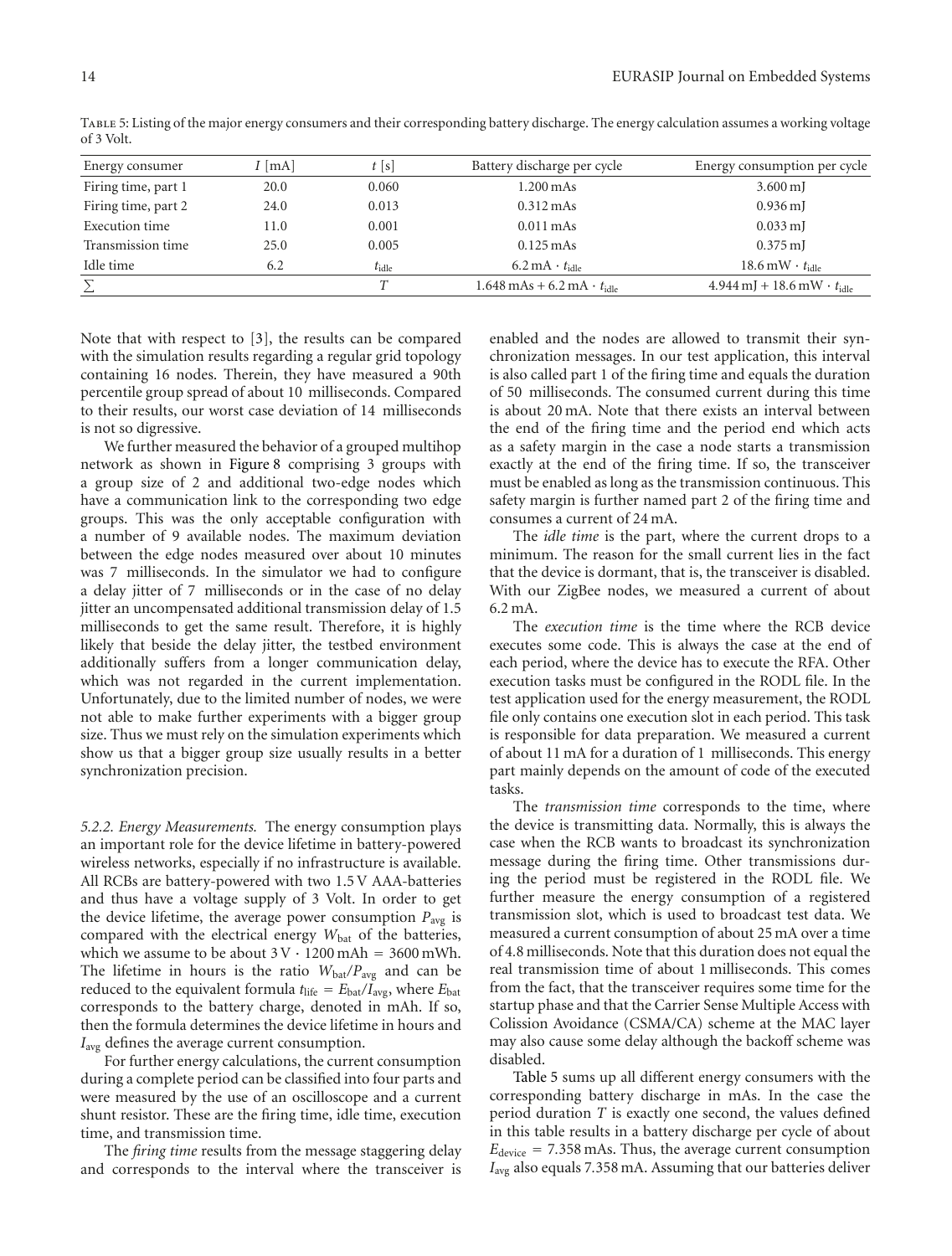

Figure 9: The lifetime improvement *η* as a function of the period time.

a charge of about  $E_{\text{bat}} = 1200 \text{ mA}$ , then the resulting lifetime  $(t<sub>life</sub>)$  in hours can be calculated as follows:

$$
t_{\text{life}} = \frac{E_{\text{bat}}}{I_{\text{avg}}} = \frac{1200 \text{ mA} \text{h}}{7.358 \text{ mA}} = 163 \text{ h} \approx 1 \text{ week.}
$$
 (13)

The configured duty-cycle for this result is about 7 percent, but could be reduced by increasing the period time. If we assume that the time slices of the other consumers are for the most part constant, then a larger period time induces also a larger idle time. Note that a larger period time usually also entails a degradation in precision. The duty-cycle is defined to be the ratio between the sum of the two firing times  $(t_{f,1}, t_{f,2})$ , the execution time  $(t_e)$ , and the transmission time  $(t_t)$  and the complete period time  $(T)$ . Thus, the duty-cycle is hereinafter denoted by DC and corresponds to the equation  $DC = (t_{f,1} + t_{f,2} + t_e + t_t)/T$ .

To follow up on our special energy example, we further want to calculate the improvement of the lifetime with respect to the lifetime as if no synchronization approach would be established, that is, the duty-cycle equals 100%. In that case, the average current consumption equals 23.752 mA. Consequently, a duty-cycle of 100% corresponds to a lifetime of about 50.5 hours. A comparison among the lifetime with a duty-cycle of 100% and the achieved lifetime with our configured duty-cycle of about 7% shows that the synchronization approach improves the lifetime by at least a factor of three.

To illustrate the dependence between the lifetime improvement and the period time, we introduce the improvement factor, denoted by *η*. This factor is the ratio between the improved lifetime and the reference lifetime corresponding to a duty-cycle of 100% at the same period of time. The improvement factor equals  $\eta$  =  $I_{\text{avg}}(100\%)/I_{\text{avg}}(DC(T))$  and as visualized in Figure 9.

## **6. Discussion**

The simulator and testbed results have shown that the simulator provides promising results which are mostly similar to the testbed results. Several experiments have

shown that the rate calibration works well in the presence of high delay jitter and transmission delay. However, the results from the multihop topology experiments in the testbed system are worse compared to the simulation results. This comes from the fact that our testbed environment suffers from an unexpected delay jitter and further an additional communication delay which was not regarded in the state correction algorithm.

These conditions and the presence of asynchronous communication patterns in realistic sensor networks regarding highly multihop scenarios with high requirements on availability and dependability makes the employment with low-cost nodes in such an environment usually improper. Otherwise, the proposed grouped multihop topology with a small network diameter allows the forwarding more reliable than it would be in a standard adhoc network. For instance, the nodes in such a single group could be statically configured via the RODL file such that they all forward the same message to the neighboring groups in different slots, but within the same period. In other words, such a group comprises several nodes which have the same functionality (e.g., sensor measurement, relaying, sensor fusion, computation, actuator control in combination with Triple Modular Redundancy (TMR)). If so, then a single node failure has no impact on the network behavior, since there exist no dedicated nodes. Thus, graceful degradation is the main advantage of this protocol.

The time-triggered approach a priori requires a static communication plan (the RODL file) for each node in the network. Therefore, the network and possible multihop scenarios must be analyzed before the RODL file can be created. This requires additional work and expenses compared to other protocols. However, the inherent advantage is that the deployed communication schedule can be perfectly adapted to the current known static network topology. Therefore, multihop routing algorithms are no longer necessary, since the routing is done implicitly during the configuration process of the RODL files. Though, a change in the network topology may also involve a reconfiguration of all RODL files.

We have shown that our approach provides a duty-cycle of about 7% and thus reduces the energy consumption in a simple network by at least a factor of three. Note that the duty-cycle heavily depends on the synchronization precision. Since we consider the implementation on low-cost nodes by the use of an off-the-shelf MAC layer which does not support MAC timestamping, our synchronization precision is limited to the MAC specific delay jitter. Other established protocols such as S-MAC or the slotted variant of IEEE 802.15.4 use an alternative or more sophisticated clock synchronization approach and thus usually achieve a duty-cycle of lower than 1%. However, such protocols usually demand a dedicated master node (and maybe additional backup nodes) which represents a single point of failure. In contrast, our approach has the inherent advantage that it does not require any dedicated nodes. Furthermore, a higher synchronization precision and thus a lower duty-cycle can indeed be achieved by more accurate but also more expensive external crystal oscillators. As a result, the tradeoff lies between the costs of a node and the power consumption.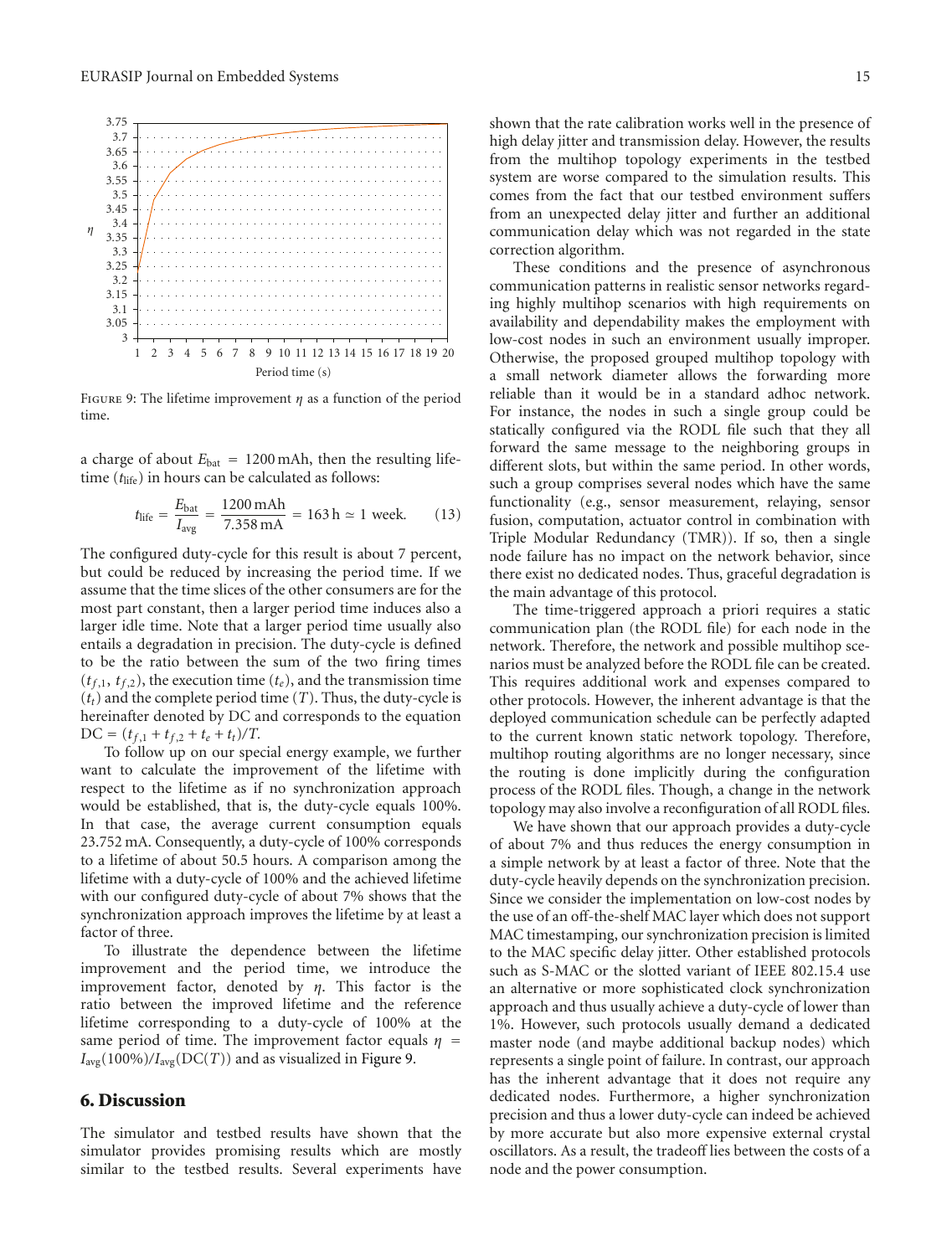## **7. Related Work**

Literature on biologically inspired Firefly synchronization can be categorized into papers about the biological/mathemathical models of the Firefly approach [1, 4, 11], work that treats the biologically inspired Firefly synchronization model for realizing the communication in sensor networks [3, 12] and architectures and evaluations that apply the Firefly synchronization model to establish a timetriggered service [13].

Werner-Allen et al. [3] present the Reachback Firefly Algorithm, which is well-suited for the implementation in sensor networks. The algorithm was simulated with TOSSIM over several parameter choices (e.g., different node topologies, coupling strength, and network diameters). values, and network diameter.

In [14], the authors introduce a time advance strategy based on the PCO model, which takes the delays in wireless systems into account. Similarly to [3], they incorporate the fact that a node cannot transmit and receive at the same time. The time advance strategy presented in this paper compensates the delay, which is responsible for the lower bound of the accuracy. This delay depends on the dominant transmission and decoding delay. The compensation is done by delaying the transmission of the synchronization messages.

## **8. Conclusion and Outlook**

An alternative synchronization algorithm based on the synchronous flashing of fireflies was introduced in order to establish a global timebase that supports the implementation of a time-triggered approach based on the off-the-shelf MAC layer IEEE 802.15.4. This allows a collision-free communication and a reduction of power consumption by at least a factor of 3. The synchronization is based on a self-organized principle with a simple calculation and provides complete scalability and graceful degradation. This is beneficial for the use in sensor networks. This has the inherent advantage, that no dedicated synchronization node is required and thus there exist no single point of failure. Furthermore, the additional rate calibration scheme allows a longer resynchronization interval and the use of cheap oscillators with high drift rates, which are usually featured in low-cost nodes.

The approach has been evaluated by simulation and an implementation in a real testbed environment. Several experiments based on an all-to-all topology have shown that it is possible to achieve a synchronization precision which is lower than 1 milliseconds. Unfortunately, the testbed system suffered from an unexpected delay jitter and an additional communication delay. For this reason, the testbed results considering highly multihop topologies were worse compared to the simulation results with a low delay jitter.

Future work will rely on the improvement of the synchronization precision by the use of an alternative MAC-Stack supporting MAC timestamping. Furthermore, we want to extend the algorithm in order to be resilient to compromised nodes which may behave as an adversary trying to destroy the synchronization. Last but not least, we want to compare the

results of our approach with other synchronization schmes designed for wireless networks.

## **Acknowledgments**

This work was supported by the Austrian FWF project TTCAR under contract no. P18060-N04. The authors would like to thank Johannes Klinglmayr for constructive comments on an earlier version of this paper.

## **References**

- [1] J. Buck, "Synchronous rhythmic flashing of fireflies. II," *The Quarterly Review of Biology*, vol. 63, no. 3, pp. 265–289, 1988.
- [2] W. Elmenreich, G. Bauer, and H. Kopetz, "The time-triggered paradigm," in *Proceedings of the Workshop on Time-Triggered and Real-Time Communication*, Manno, Switzerland, December 2003.
- [3] G. Werner-Allen, G. Tewari, A. Patel, M. Welsh, and R. Nagpal, "Firefly-inspired sensor network synchronicity with realistic radio effects," in *Proceedings of the 3rd International Conference on Embedded Networked Sensor Systems (SenSys '05)*, pp. 142– 153, San Diego, Calif, USA, November 2005.
- [4] R. E. Mirollo and S. H. Strogatz, "Synchronization of pulsecoupled biological oscillators," *SIAM Journal on Applied Mathematics*, vol. 50, no. 6, pp. 1645–1662, 1990.
- [5] IEEE Computer Society, "IEEE Standard for Information technology—telecommunication and information exchange between systems—local and metropolitan area networks specific requirements—part 15.4: Wireless Medium Access Control (MAC) and Physical Layer (PHY) Specifications for Low-Rate Wireless Personal Area Networks (LR-WPANs)," Institute of Electrical and Electronics Engineers, September 2003.
- [6] J. Lundelius and N. Lynch, "An upper and lower bound for clock synchronization," *Information and Control*, vol. 62, no. 1, pp. 190–204, 1984.
- [7] W. Ye, J. Heidemann, and D. Estrin, "Medium access control with coordinated adaptive sleeping for wireless sensor networks," *IEEE/ACM Transactions on Networking*, vol. 12, no. 3, pp. 493–506, 2004.
- [8] G. Simon, P. Volgyesi, M. Maroti, and A. Ledeczi, "Simulationbased optimization of communication protocols for largescale wireless sensor networks," in *Proceedings of the IEEE Aerospace Conference*, vol. 3, pp. 1339–1346, Big Sky, Mont, USA, March 2003.
- [9] Atmel Corporation, "ATAVRRZ200 Demonstration Kit AT86RF230 (2450 MHz band) Radio Transceiver User Guide," Document No. 5183AZIGB12/07/06, July 2006.
- [10] S. Eberle, C. Ebner, W. Elmenreich, et al., "Specification of the TTP/A protocol," Research Report 61/2002, Institut für Technische Informatik, Technische Universität Wien, Vienna, Austria, September 2002, Version 2.00.
- [11] J. Buck and E. Buck, "Synchronous fireflies," *Scientific American*, vol. 234, no. 5, pp. 74–85, 1976.
- [12] A. Tyrell, G. Auer, and C. Bettstetter, "Biologically inspired synchronization for wireless networks," in *Studies in Computational Intelligence*, F. Dressler and I. Carreras, Eds., vol. 69, pp. 47–62, Springer, Berlin, Germany, 2007.
- [13] R. Leidenfrost and W. Elmenreich, "Establishing wireless timetriggered communication using a firefly clock synchronization approach," in *Proceedings of the 6th International Workshop on*